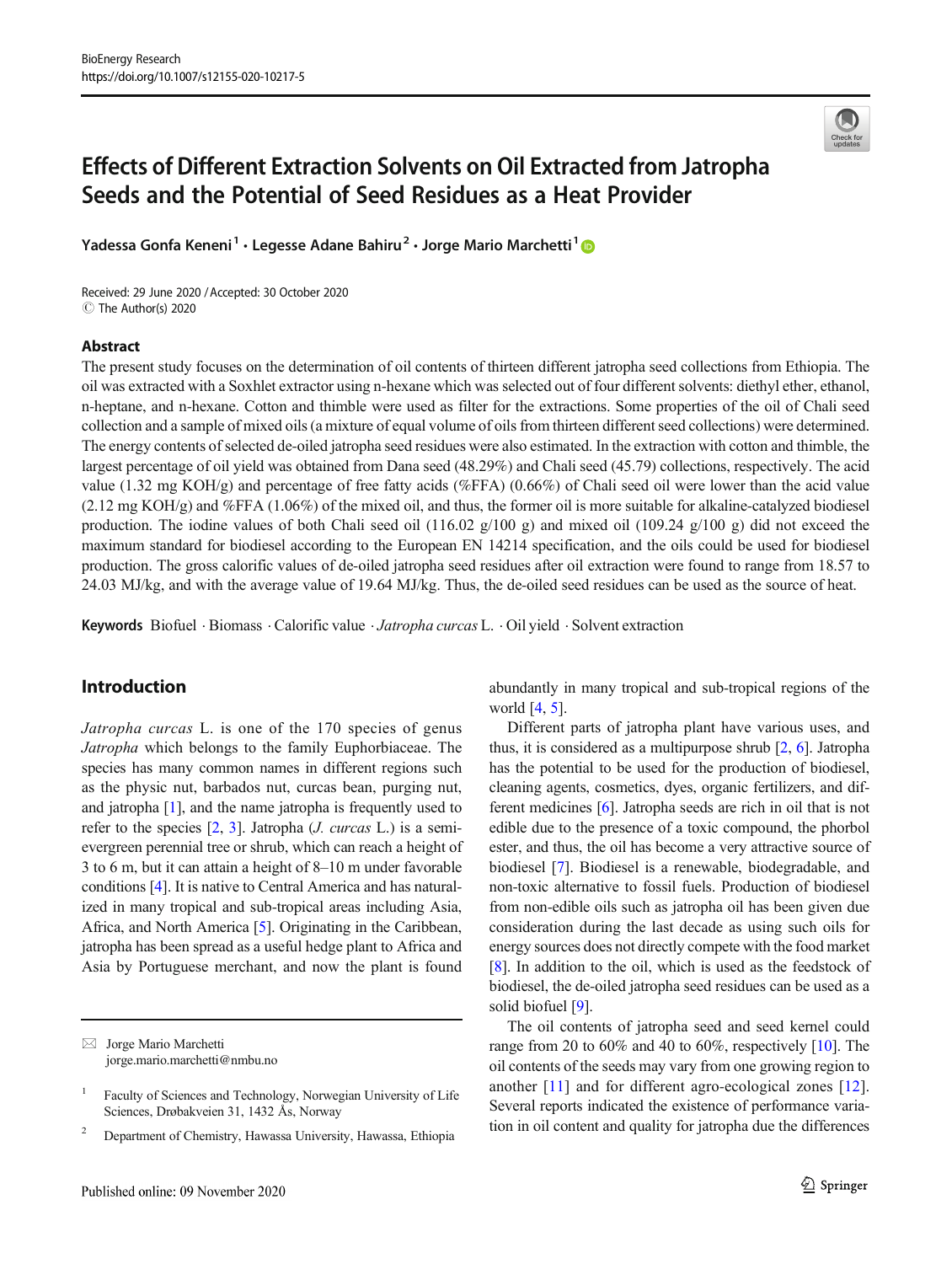of environment factors such as temperature, rainfall, light availability, and soil nutrients, and the genotypic variations [\[12](#page-14-0)–[14\]](#page-14-0).

One of the important steps in biodiesel production from plant oils is oil extraction. The three most commonly employed conventional oil extraction methods are mechanical, chemical/solvent, and enzymatic extraction methods [[8\]](#page-14-0). Besides these, accelerated solvent extraction, supercritical fluid extraction, and microwave-assisted extraction methods are frequently used [\[15](#page-14-0)]. Each oil extraction method has its own advantages and limitations. For instance, extraction of oil from jatropha seeds using n-hexane as solvent results in the largest percentage oil yield compared to mechanical and enzymatic extractions. However, using hexane as extraction solvent has negative environment impacts [\[8](#page-14-0)]. Microwaveassisted extraction is comparable with other alternative modern extraction techniques in terms of its simplicity and using low-cost equipment. But the requirement of additional processing of the oil (filtration or centrifugation) to remove the solid residues and the possibilities of lipid oxidation due to its higher energy are the limitations of this extraction method [[15\]](#page-14-0). Oil extraction with enzymatic method is ecofriendly, but it takes longer time as the rate of oil extraction by this method is very slow compared to that of the solvent extraction methods [[16\]](#page-14-0). Moreover, in supercritical fluid extraction, oil produced has very high purity and the time needed is also very short; however, the operating and investment cost is higher [\[15](#page-14-0)].

In commercial oil extraction, solvent extraction and mechanical pressing are the most commonly used methods [[8\]](#page-14-0), but solvent extraction is more efficient in terms of oil recovery [\[17\]](#page-14-0). In solvent extraction, the percentage yield of the oil can be affected by the type of solvent used, particle sizes of the meal, extraction temperature, solvent to solid ratio and extraction time [[6,](#page-14-0) [18\]](#page-14-0), and the moisture contents of the solid to be extracted [\[19\]](#page-14-0).

Different solvents can be used to extract oil from plant seeds. Hexane, petroleum ether, diethyl ether, ethanol, n-heptane, isopropanol, acetone, chloroform, methanol, and 1 butanol were some of the most commonly used and reported solvents for oil extraction [\[17,](#page-14-0) [20](#page-14-0), [21\]](#page-14-0). The oil extraction efficiency, environmental impacts, and the renewability of different extraction solvents can be different. It has been also reported that different solvents yield different natural compounds from a given material, and thus, the extract composition can differ from solvent to solvent [\[22](#page-14-0)]. Therefore, selection of a solvent for oil extraction is one of the most important steps in oil extraction by chemical methods [[23\]](#page-14-0). Generally, hexane is the most commonly used solvent for the extraction of oils from plant sources due to its low boiling temperature and easy recovery from the extract, and since most oils are soluble in hexane [[15\]](#page-14-0).

Soxhlet extraction is the most widely utilized solid–liquid extraction technique in research, and it is one of the most traditional techniques still being used. It is a popular method and used as a reference for several existing modern extraction techniques [\[22](#page-14-0)]. However, compared to the newly developed modern oil extraction techniques such as supercritical fluid extraction, microwave-assisted extraction, and accelerated solvent extraction, it has several limitations which include long extraction times and large solvent losses, and its temperature is limited by the boiling point of the selected solvent [\[24](#page-14-0)].

Except a few researches on oil extraction using hexane and petroleum ether, no research has been reported on oil extraction from jatropha seeds from different parts of Ethiopia by drying the seeds at an appropriate temperature [\[25\]](#page-14-0) and using different solvents. The objective of the present research was to determine the amount of oil that could be extracted from different jatropha seed collections from Ethiopia using different pre-treatments and solvents and measure the energy contents of the de-oiled seed residues.

The current paper presents some new issues that have not been reported in the other studies on oil extraction from jatropha seed collection from Ethiopia. Firstly, in the present study, the whole seeds (seeds with seed coat) were dried before oil extraction based on the results of our previously published work on jatropha seed drying [\[25\]](#page-14-0). In this seed drying study, drying the whole seeds at 80 °C for 48 h was found to reduce the moisture contents of the seeds to below 1%, and this could eliminate heating of the oil at higher temperature after extraction to remove the residual moisture. Secondly, cotton was used as filter in the first-round oil extraction to test the potential of cotton to be used as an alternative filter in Soxhlet extraction in areas where access to extraction thimble is a problem, particularly in developing countries. Thirdly, up to our knowledge, in the previous oil extractions from jatropha seeds from Ethiopia, only hexane [[11](#page-14-0)] and petroleum ether [\[26](#page-14-0)] were used as solvents. In the current study, four organic solvents (diethyl ether, ethanol, n-heptane, and n-hexane) were used as solvent and compared in terms of the percentage of oil they extracted from a selected seed collection.

## Materials and Methods

#### **Materials**

Thirteen different seed collections of jatropha (J. curcas L.) used for the present study were collected from Ethiopia. From these, seven seed collections (Kurkura, Bira, Salmene<sub>1</sub>, Salmene<sub>2</sub>, Salmene<sub>3</sub>, Shekla, and Gerbi) were collected from the north-central part of the country while the rest collections (Dimeka, Chali, Kako, Mulato, Dana, and Awwaaragamaa) were harvested from the southern part. These collection sites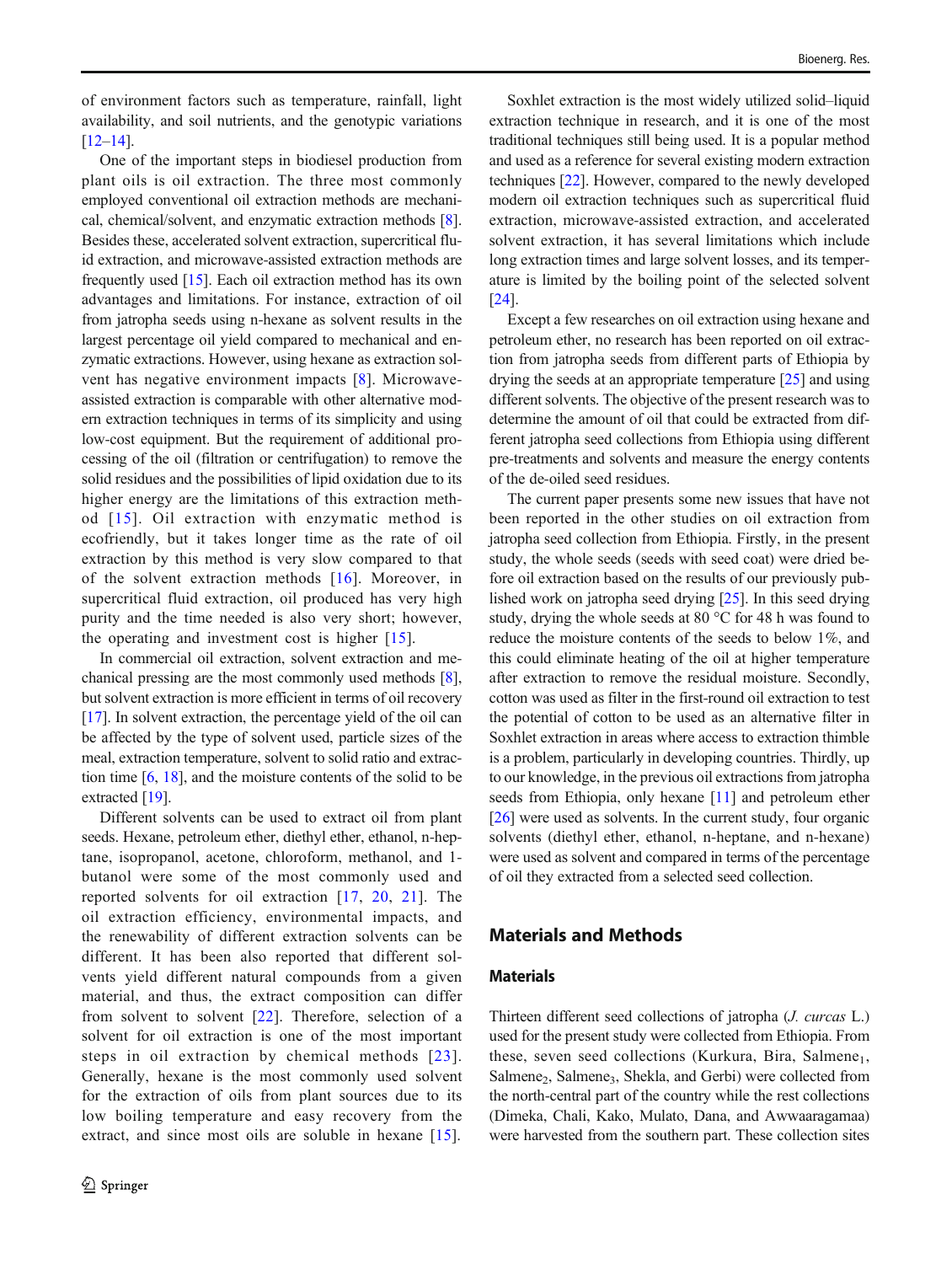were the areas where large cultivation of jatropha has been practiced by the local farmers.

After collecting jatropha fruits, the seeds were recovered from the fruits mostly with hands by splitting open the fruit shells, and rarely by cracking the fruits carefully using small stones. The procedures used to remove the seeds from the fruits were adopted from the practices of the local farmers (farmers living around the seed collection areas). The collected seeds were air- and sun-dried for storage. Then, the dried seeds were transported to the Biodiesel Laboratory of Norwegian University of Life Sciences (NMBU), Faculty of Science and Technology, and stored at room temperature (about 20 °C) until used for oil extraction. The seven seed collections from the north-central part of the Ethiopia were collected in the first week of July 2016, stored in the laboratory of NMBU in first week of August 2016, and the oil extraction experiments were carried out in August and September 2016. In the same season and months of 2017, the six seed collections from southern part the country were collected, stored at NMBU, and extracted. Hence, the time taken from seed collection to oil extraction for all seed collection was about 3 months. Information of the seed collection sites, maturation stages of the fruits, and the respective seed collection years are presented in Table [1](#page-3-0).

The seeds at storage were dried before oil extraction, using a heating furnace (Narbetherm P300, Germany) by placing the seed samples on Pyrex Petri dishes  $(100 \times 15 \text{ mm})$ . The dried seeds were crushed using mortar and pestle for oil extraction. Moreover, a Plain Jacket bomb calorimeter (Model 1341, Parr Instrument Company, USA) was used to measure the energy contents of the de-oiled seed residues produced after oil extraction.

The organic solvents (diethyl ether, absolute ethanol, nheptane with purity higher than 99%, and n-hexane anhydrous with purity of 95%) used for oil extraction were purchased from Sigma-Aldrich, Germany. The diethyl ether, ethanol, and chloroform with purity higher than 99% and purchased from Sigma-Aldrich, phenolphthalein indicator (ACS reagent) from Merk, wijs solution for determination of iodine number (Merk KGaA, Germany), potassium hydroxide (0.1 N in ethanol) from VWR Chemicals BDH, and the starch potato (VWR International Ltd., Belgium) used for the determination chemical properties of the oil samples were analytical reagent grades. The other reagents used for the determination of the properties of the oil samples were sulfuric acid with purity of 98% and purchased from Merk, potassium iodide, and sodium thiosulfate  $(Na_2SO_3.5H_2O)$ , and they were also analytical reagent grades.

#### Experimental Procedures

Prior to oil extraction, the whole seeds (WS) at storage were dried in a heating furnace before crushing them. Accordingly,

the WS with their seed coats were placed on Petri dishes and dried in the furnace at 80 °C for 48 h to reduce their moisture content to the minimum following the previously published work [[25](#page-14-0)]. According to Subroto [\[27\]](#page-14-0), exposing the seed coat unprotected seed to temperatures higher than 60 °C might cause jatropha oil peroxidation, and thus, in the current work, drying the WS with its seed coat and crushing it just before oil extraction was preferred.

After drying, the WS were crushed mechanically by hand using mortar and pestle. Then, the particle sizes of the crushed seeds (PSCS) were estimated using three different stainless steel sieves with openings of 500 μm, 1 mm, and 2 mm woven cloth (control group, 15-D2245/J, 15-D2215/J, and 15- D2185/J) following the studies published elsewhere [\[25](#page-14-0)]. Accordingly, the pulverized seeds used for this experiment was a mixture of four different particles sizes. The average proportions (%) of different PSCS: PSCS > 2 mm, 2 mm >  $PSCS > 1$  mm,  $1$  mm  $>$   $PSCS > 500$   $\mu$ m, and  $PSCS < 500$   $\mu$ m, were about  $14.95 \pm 8.2$ ,  $29.96 \pm 4.38$ ,  $35.32 \pm 10.5$ , and  $19.77$  $\pm$  4.74%, respectively. The particle size of the seeds used in the current study was determined as it is one of the important factors that affect the oil extraction process using solvents. An appropriate particle size of seeds may be needed to obtain the highest oil yield using a solvent, and this may also vary depending on the nature of the oilseed and its oil content [[28\]](#page-14-0). Larger particles have a smaller surface area per unit volume, and this may result in reduced accessibility of the oil to the solvent. Very fine and powder-size particles have a larger surface area per unit volume, but the fine particles that contain oil may stick together and prevent the free interactions be-tween the solid and solvent [\[18](#page-14-0), [28\]](#page-14-0).

All seed samples were weighed using a sensitive electronic balance having 0.0001 mg accuracy (AD, GR-202-EC, A&D Instruments, Japan). Oil extraction from the crushed seeds (CS) was performed with a Soxhlet extractor having an extractor column and oil-collecting round bottom flask of 200 ml and 250 ml, respectively. In the first-round oil extraction processes, cotton was used as filter due to its easy availability and cheaper cost compared to the extraction thimbles. Two types of thimbles were also used for the extraction: thimble with single thickness  $(37 \times 130 \text{ mm})$  and a relatively thicker thimble (Hahnemühle FineArt, Germany,  $40 \times 150$  mm). Heating mantle (LabHeat, SAF, KM-MER 250 ml) was employed during oil extraction to heat the round bottom flask of the Soxhlet extractor at the temperature around the boiling points of the extraction solvents. A rotary evaporator (Rotary Vapo R-3, Butchi Labortechnik AG, CH-9230, Switzerland) with a vacuum pump (Shanghai Eyela CO. LTD Aspirator A.1000S, China) was also used to separate the oil and the solvents after oil extraction.

The oil extraction experiments involved three round extractions with different purposes. In the first-round oil extraction experiments, Salmene<sub>3</sub> seed collection was extracted using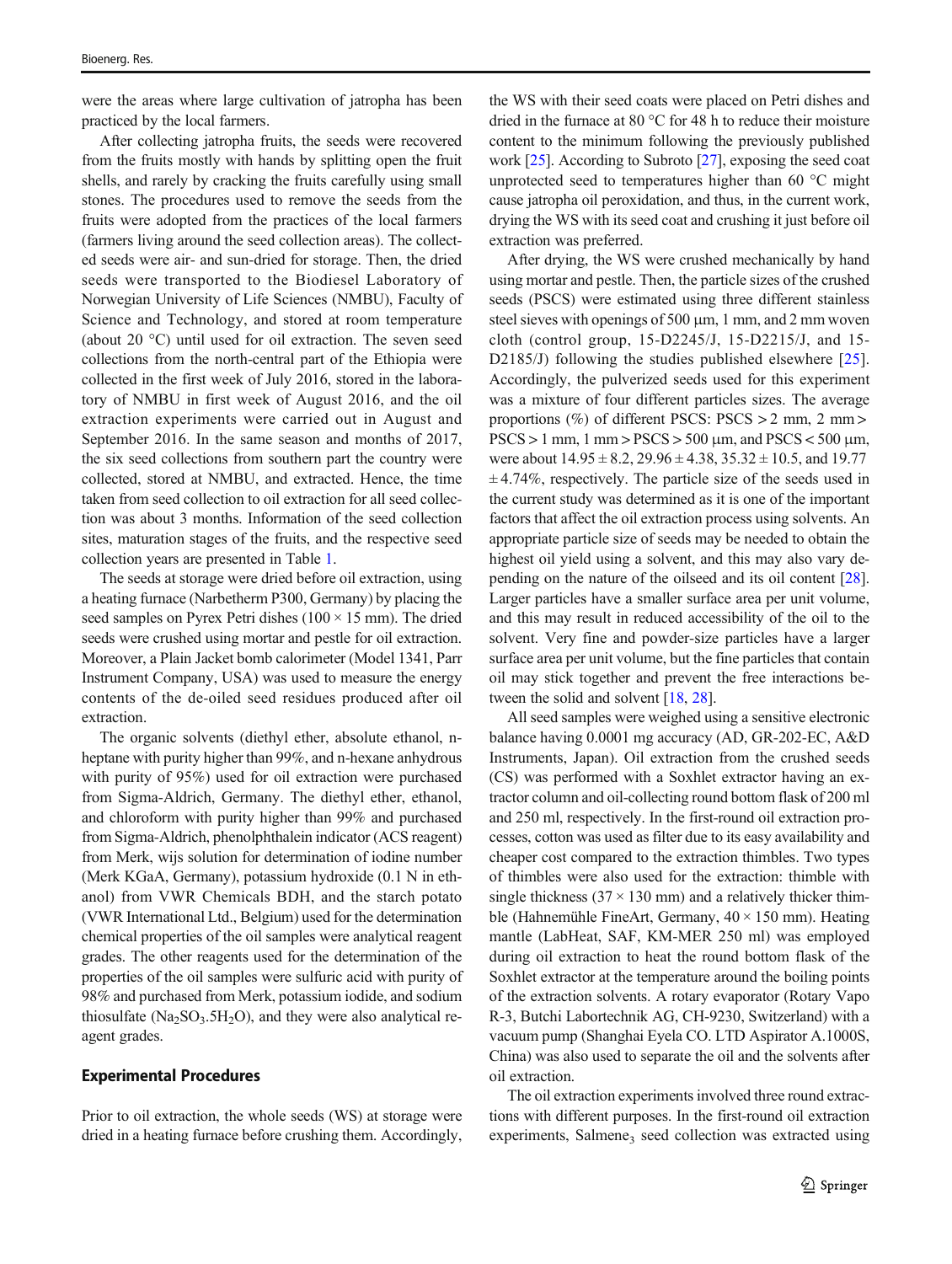Table 1 Information of seed collection sites, seed maturation stages, and time of collection  $\frac{1}{4}$  $\frac{1}{2}$  $\ddot{ }$  $\frac{1}{2}$  $\ddot{\phantom{0}}$ J. ŀ.  $\frac{1}{2}$  $\epsilon$ Ŕ  $I_{\text{in}}$ Table 1

<span id="page-3-0"></span>

|                           |               | <b>Lable 1</b> Internation of seed collection sites, seed maturation stages, and time of collection          |                                    |                     |      |                                          |                       |
|---------------------------|---------------|--------------------------------------------------------------------------------------------------------------|------------------------------------|---------------------|------|------------------------------------------|-----------------------|
| Geographical region       | Districts     | Local name of sampling sites Code for seed collections Fruit maturity Collection year Location (coordinate)  |                                    |                     |      |                                          | Altitude (a.s.l.) (m) |
| North-central             | Bati          | Kurkura                                                                                                      | Kurkura                            | Yellow              | 2016 | $11^{\circ}$ 14' 2.86" N, 40° 0' 18.5" E | 412                   |
|                           |               | Bira                                                                                                         | Bira                               | Unkown <sup>a</sup> | 2016 | 11° 12' 48.14" N, 40° 0' 38.83" E        | 1720                  |
|                           |               | Salmene                                                                                                      | Salmene <sub>]</sub>               | Yellow              | 2016 | 11° 10' 47.74" N, 40° 0' 34.36" E        | 1668                  |
|                           |               |                                                                                                              | Salmene <sub>2</sub>               | Yellow              | 2016 | 11° 10' 34.59" N, 40° 0' 33.55" E        | 1596                  |
|                           |               |                                                                                                              | Salmene <sub>3</sub>               | Yellow              | 2016 | 11° 10' 35.02" N, 40° 0' 34.18" E        | 1603                  |
|                           | Dawa Chefa    | Shekla                                                                                                       | Shekla                             | Dried dark          | 2016 | 10° 47' 59.29" N, 39° 50' 8.62" E        | 1466                  |
|                           |               | Gerbi                                                                                                        | Gerbi                              | Dried dark          | 2016 | 10° 44' 5.42" N, 39° 50' 11.38" E        | 1426                  |
| Southern part of Ethiopia | Hammer        | Dimeka                                                                                                       | Dimeka (dried fruit) <sup>b</sup>  | Dried dark          | 2017 | 05° 10.437' N, 036° 32.795' E            | 1116                  |
|                           |               | Dimeka                                                                                                       | Dimeka (yellow fruit) <sup>c</sup> | Yellow              | 2017 | 05° 10.437' N, 036° 32.795' E            | 1116                  |
|                           | Benatsemai    | Chali                                                                                                        | Chali                              | Yellow              | 2017 | 05° 40.431' N, 036° 42.896' E            | 1340                  |
|                           |               | Kako                                                                                                         | Kako                               | Yellow              | 2017 | 05° 39.416' N, 36° 39.317' E             | 1396                  |
|                           | Mi'erab Abaya | Mulato                                                                                                       | Mulato                             | Yellow              | 2017 | 06° 27.997' N, 037° 45.106' E            | 1210                  |
|                           | Kucha         | Dana                                                                                                         | Dana                               | Yellow              | 2017 | 06° 34.112' N, 037° 33.070' E            | 270                   |
|                           | Shalla        | Awwaaragamaa                                                                                                 | Awwaaragamaa                       | Yellow              | 2017 | 07° 16.573' N, 038° 27.292' E            | 1687                  |
|                           |               |                                                                                                              |                                    |                     |      |                                          |                       |
|                           |               | a The maturity ato as of Dire eased onllagion was not leave a it was muchased from a formar after collection |                                    |                     |      |                                          |                       |

The maturity stage of Bira seed collection was not known as it was purchased from a farmer after collection The maturity stage of Bira seed collection was not known as it was purchased from a farmer after collection

<sup>b</sup> Dimeka (dried fruit) and <sup>6</sup> Dimeka (yellow fruit) were seeds of the same collection but collected at different fruit maturity stages: Dimeka (dried fruit) and Dimeka (yellow fruit) seeds were collected from<br>dried brow b Dimeka (dried fruit) and c Dimeka (yellow fruit) were seeds of the same collection but collected at different fruit maturity stages: Dimeka (dried fruit) and Dimeka (yellow fruit) seeds were collected from dried brown fruits and newly matured yellow fruits, respectively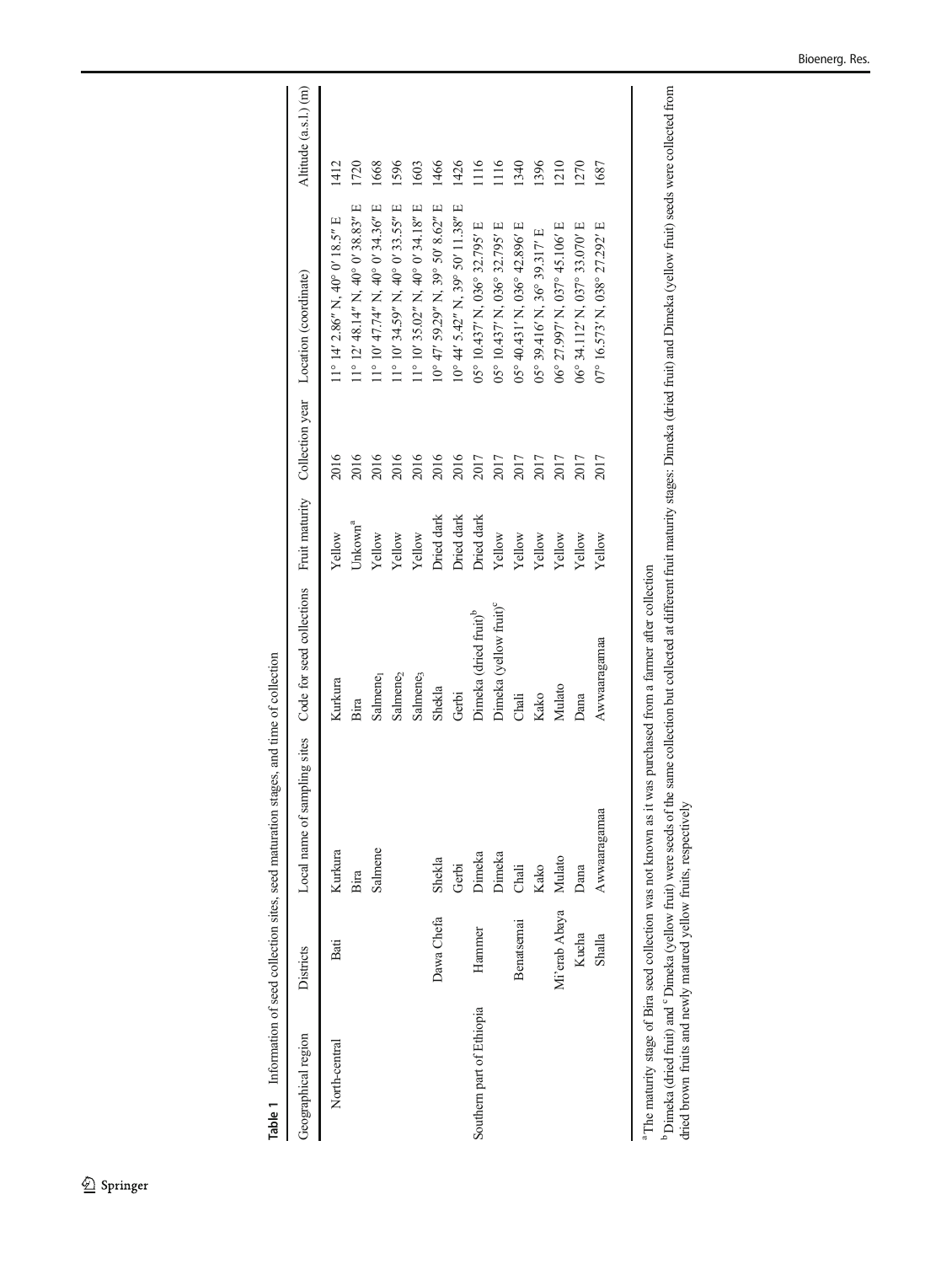four different solvents (diethyl ether, ethanol, n-heptane, and n-hexane) and cotton as filter to identify the most efficient solvent for oil extraction in terms of the percentage of oil extracted. Salmene<sub>3</sub> seed collection was selected for the indicated experiment as it was collected from yellow fruits. It has been reported that maximum physiological quality and lipid content of jatropha seeds occur at the physiological seed maturity, which corresponds to the seeds obtained from yellow fruits [[29,](#page-14-0) [30\]](#page-14-0). In the second-round oil extractions, all the thirteen seed collections were extracted using the previously selected solvent and cotton. This experiment was carried out to determine the amount of oil (%) that could be extracted from the respective seed collections. After determining the average oil extracted from the seed collections from the north-central and the southern part of the country separately, the seed collections from southern Ethiopia were selected for the third-round oil extraction with thimble for further investigations as larger amount of oil  $(\%)$  was obtained from these collections.

In all experiments of oil extraction, 50 g dried CS were used, except in the case of oil extraction from non-dried Dana seed collection in which non-dried WS and CS (50 g of each sample) were extracted using hexane and ethanol as solvents, and cotton as filter. The amount of the solvents used for all experiments was also 240 ml. Accordingly, the ratio of the amount of solvent (ml) to the gram of crushed seeds used in the current experiments was 4.8:1. The ratio of the extraction solvent to the weight of crushed seeds for this study was modified from a related study by Sayyar et al. [\[18\]](#page-14-0).

Oil sample from the selected seed collection (oil from Chali seed collection) and a sample of mixed oils (the mixture formed from oils of all the thirteen seed collections) were

characterized. The energy contents of the selected de-oiled seed residues produced after oil extraction with hexane using cotton were also determined by bomb calorimeter. Figure 1 shows the schematic diagram of jatropha seed processing for oil extraction, oil extraction procedures, and the postextraction process. The procedures in the schematic diagram (Fig. 1) and other additional experiments of oil extraction from Kako and Salmene<sub>2</sub> seed collections are described in the next part.

## Extraction of Oil from the Seeds

Oil Extraction Using Cotton During the oil extraction from Salmene<sub>3</sub> to identify the solvent that could extract the largest amount (%) of oil from the seeds, the WS were dried, crushed, and extracted with diethyl ether, ethanol, heptane, and hexane using cotton as filter. Depending on the amount of oil (%) extracted from Salmene<sub>3</sub> using these solvents, the solvent that extracted the largest amount of oil was selected. Then, the samples of all seed collection were treated with the selected solvent. Accordingly, all the thirteen seed collections were extracted with the selected solvent using cotton after drying the WS and crushing them [[25\]](#page-14-0).

In oil extraction with cotton, the seed samples were placed in a Soxhlet extractor column in between two cotton layers with uniform thickness. After adding 240 ml of the respective solvents to the round bottom flask, the flask was placed on the heating mantle and all the Soxhlet extractor parts were fitted to each other to complete the full setup. Then, the solvents were heated to their respective boing points for the oil extraction to occur. The oil extraction proceeded until five cycles of washes to occur. In this paper, the extraction duration is expressed in



Fig. 1 Schematic diagram for jatropha seed collection, oil extraction, and post-extraction processes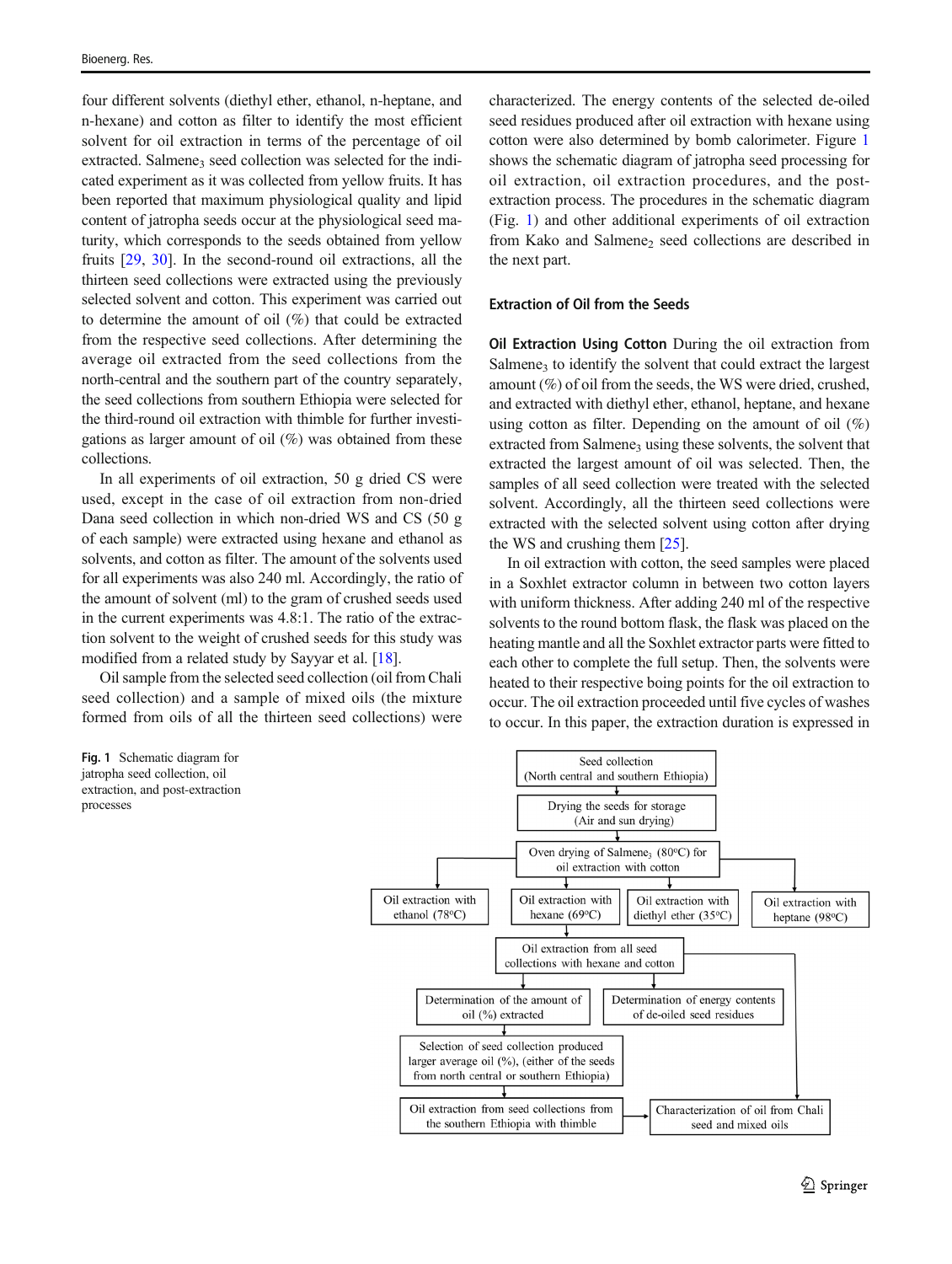terms of the number of cycles of washes occurred using the Soxhlet extractor. Based on the results of the pilot experiments performed to check the number of cycles of washes that should be applied during the oil extraction experiments, to extract almost all the oil available for extraction from the crushed seeds using different solvents, five and ten cycles of washes were employed for the extraction with cotton and thimbles, respectively. The average time taken for one cycle of wash to occur for both the extractions with cotton and thimble was about 50 min. By using the results from the pilot experiments, it was also checked that the oil extraction with cotton had good reproducibility in terms of the oil yield obtained.

After extraction, the extract (the mixture of oil and solvent) was filtered using Whatman filter paper. The solvents were recovered from the extract using a rotary evaporator with vacuum pump by heating the extract to the temperature around the boiling points of solvents for 2.5 h. After the removal of the solvents, the remaining oil was weighed and its amount was determined in terms of the percentage of oil yield, using Eq. (1) which was also used in the previous related studies  $[6, 6]$  $[6, 6]$  $[6, 6]$ [11\]](#page-14-0). This equation was also used to determine the percentage of oil yield from all seed samples presented in this paper.

Percentage of oil yield 
$$
(w/w) = \frac{W_{\text{Oil}}}{W_{\text{CS}}} \times 100
$$
 (1)

where  $W<sub>Oil</sub>$  is weight of oil obtained (g) using an extraction method and  $W_{\text{CS}}$  is the weight of crushed seed (g) just before oil extraction.

Besides extracting the oil by drying the whole seeds (WS) and crushing them, the non-dried WS and crushed seeds (CS) of Dana seed collection were extracted with hexane and ethanol using cotton as filter, and by employing five cycles of washes. This experiment was performed to check if hexane and ethanol or either of them could extract any oil from the whole seeds. The experiment was also aimed to compare the amount oil (%) that could be extracted from the non-died CS (crushed seeds from non-dried WS) using the two solvents.

From the seven seeds collected from the north-central Ethiopia, Salmene, which was also collected at a physiological maturity stage of the fruit (from yellow fruit) was selected for the storage temperature experiments. In this case, three samples of Salmene<sub>2</sub> were stored at three different temperatures to investigate the effects of the storage temperature on the percentage of oil that could be extracted. Accordingly, each of the three samples was placed at the room temperature (20  $^{\circ}$ C), cool temperature (4  $^{\circ}$ C), and freezing temperature  $(-18 \degree C)$ , respectively, for 18 months (from September 2016 to February 2018). After the indicated period, triplicated samples of the seed stored at the respective temperatures were dried [\[25](#page-14-0)], crushed, and extracted with a Soxhlet extractor using hexane and cotton.

Oil Extraction Using Thimbles Triplicated WS samples from the seeds from southern Ethiopia were dried, crushed, and extracted using the selected solvent and thimble with single thickness  $(37 \times 130 \text{ mm})$  for ten cycles of washes. Moreover, from the seeds collected from southern Ethiopia, Kako seed collection was purposively selected for oil extraction by ethanol using thicker thimble  $(40 \times 150 \text{ mm})$  and cotton. The experiment was conducted to compare the amount of oil (%) that could be extracted by ethanol and thimble, and also to investigate the effects of extraction time (cycles of washes) with thimble on the amount of oil (%) extracted. Ethanol was selected for the extraction of oil from Kako seed collection as ethanol is non-toxic and renewable, and it is preferable in terms of the environmental health and utilization of bio-solvent which is renewable [[31](#page-15-0)].

#### Characterization of the Extracted Oils

Two different oil samples: the sample from Chali seed collection extracted with Soxhlet extraction using thimble (Chali oil) and a sample of mixed oils (the mixture formed by mixing equal volumes of oils extracted from all the thirteen seed collections), were characterized for physical and chemical properties. The Chali oil was selected for analysis as the amount of oil (%) extracted from this collection using hexane and thimble was found to be the largest of the oils extracted from all the six jatropha seeds collected from southern Ethiopia using the same method. The properties selected were acid value, percentage of free fatty acids (%FFA), iodine value, saponification value, and oil density. The selection of these oil properties was based on the previous related studies [\[26,](#page-14-0) [32](#page-15-0), [33\]](#page-15-0). During oil analyses, the experiments were done twice for all oil properties and the average values of the two experiments were reported in this article.

Acid Value The acid value (AV) and percentage of free fatty acid (%FFA) of both oil samples were determined following the procedures used by Asmare and Gabbiye [\[32](#page-15-0)] to determine these parameters for castor bean oil. Accordingly, 25 ml of diethyl ether and ethanol (1:1) mixture was added to 5 g of oil in a 250-ml conical flask and shacked well. After adding 5 drops of phenolphthalein indicator, the solution was titrated with 0.1 N ethanolic KOH with consistent shaking until the end point of the titration was confirmed (change from colorless to pink). The volume of 0.1 N ethanoic KOH (V) consumed during the titration was recorded. The total acidity of the sample in mg KOH/g was calculated using the following expression.

$$
AV = \frac{56.1 \cdot N \cdot V}{W} \tag{2}
$$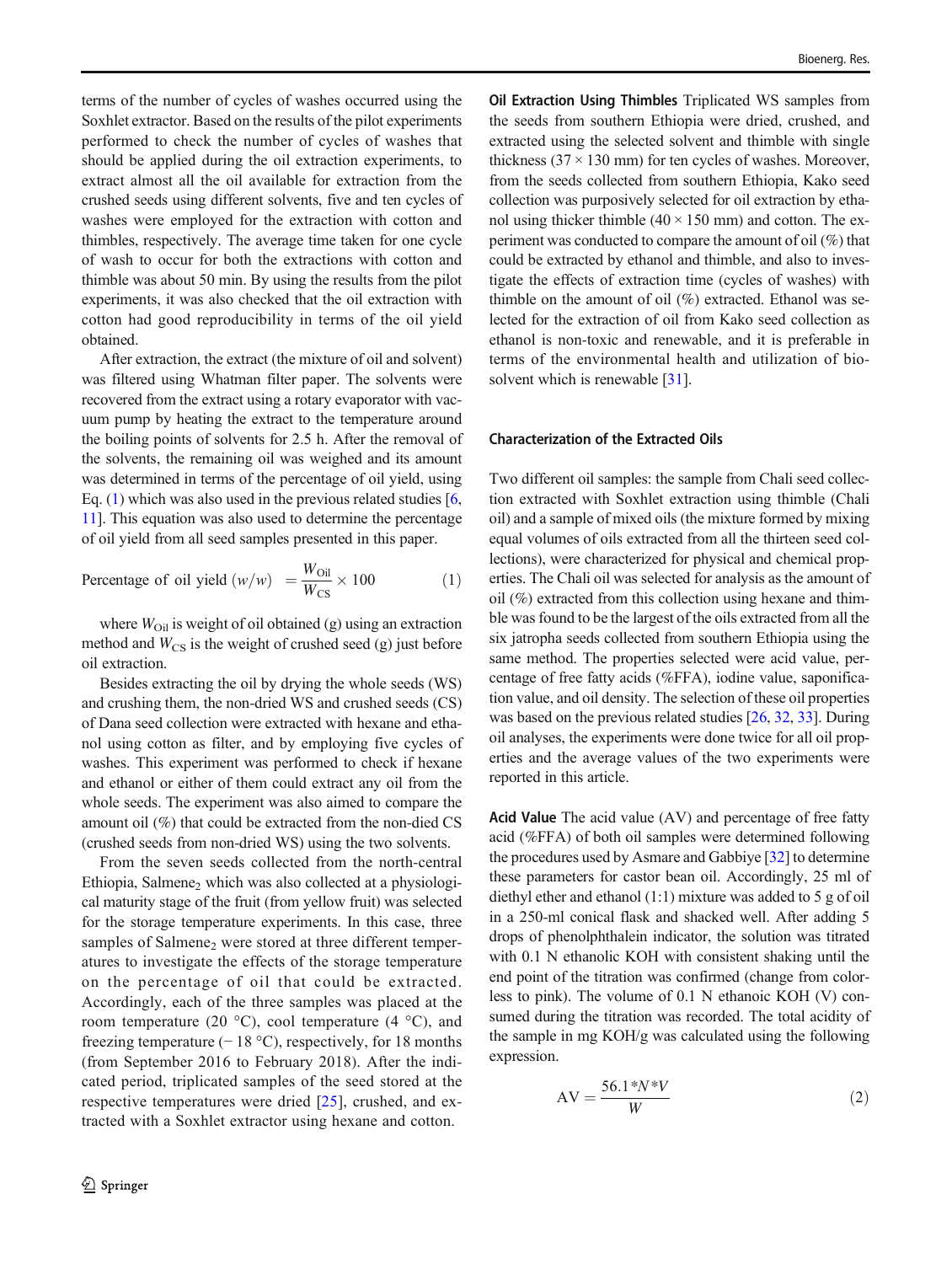where  $N =$  the normality of ethanolic KOH used,  $V =$  the volume (ml) of ethanolic KOH, and  $W =$  the weight (g) of oil sample.

The %FFA was also calculated from the acid value of the oil using the following equation.

$$
\% \text{FFA} = \text{AV}/2 \tag{3}
$$

Iodine Value To determine the iodine value (IV) of the oils samples, the procedures used by Amabye and Bezabh [\[26\]](#page-14-0) were adopted. Accordingly, 0.25 g of oil sample was measured and placed in a 250-ml flask, and 20 ml of chloroform was added into the flask to dissolve the oil sample. Then, 20-ml Wijs reagent, the iodine monochloride solution, was added to the mixture using a pipette. The flask was stoppered and kept in a dark place for 1 h with intermittent shaking. After 1 h, the mixture was taken out of the dark and 10 ml of 15% potassium iodide solution and 50 ml of distilled water were added and shaken well by inserting the stopper properly to the flask. Then, the liberated iodine was titrated with 0.1 N sodium thiosulfate  $(Na_2S_2O_3.5H_2O_3)$  solution) with gently stirring the mixture until the yellow color changed to a light straw. Finally, 5 drops of 1% starch indicator was added to the mixture and the titration was continued until the blue color disappeared. The blank titration was also conducted side by side to use it in the calculation to determine the parameter.

The iodine value of the oil sample was determined using the following equation.

$$
IV = \frac{V_b - V_s}{W} * 12.69 * N \tag{4}
$$

where  $V_b$  = volume (ml) of sodium thiosulfate used for the blank,  $V_s$  = volume (ml) of sodium thiosulfate used for the sample,  $N =$  normality of sodium thiosulfate, and  $W =$  the mass of the sample used (g).

Saponification Value The saponification value (SV) was determined according to Ogbunugafor et al. [\[33\]](#page-15-0). Fifty milliliters of 0.5 N ethanolic potassium hydroxide (KOH) was added into a conical flask containing 1 g of jatropha oil. The flask was connected to the condenser and the mixture was heated to reflux with gentle stirring for 45 min. Then, the mixture was cooled to room temperature, after which, it was titrated with  $0.5$  N sulfuric acid  $(H<sub>2</sub>SO<sub>4</sub>)$  by adding 5 drops of phenolphthalein indicator until the pink color of the indicator just disappeared. The blank test was also carried out under the same conditions. The saponification value of the sample was calculated using the following equation.

$$
SV = \frac{V_b - V_s}{W} \times N \times 56.1\tag{5}
$$

where  $V_b$  = volume (ml) of sulfuric acid used for the blank.  $Vs = volume$  (ml) of sulfuric acid used for the sample,  $N =$ normality ethanolic potassium hydroxide (KOH), and  $W =$ the mass (g) of the sample.

Density The volumetric flask with capacity of 50 ml was dried well before using it for the determination of the densities of the oil samples. The dried flask was placed on a sensitive electronic balance and the reading of the balance with the flask was adjusted to zero. Then, the oil sample was added to the volumetric flasks using pipette until the volume of the oil reached 50 ml, and the weight (g) of the oil was recorded. Finally, the density of the oil was determined from the weight reading and the volume of the oil. The measurement was duplicated, and the average value of the measurements was reported. The densities of the oil samples were determined at  $20 °C$ .

## Determination of the Energy Contents of the De-oiled Seed Residues

The energy content of biomass is determined by its calorific value, and the calorific value is influenced by biomass elemental composition, moisture, and ash contents [\[34](#page-15-0)]. Upper calorific value (gross calorific value) is the amount of heat per unit of weight released by complete combustion of the fuel (biomass) in the pressure vessel built in the calorimeter under compressed oxygen at 25 °C. In the calorimetric vessel, the sample is totally burned and the values of temperature jump were converted to the net energy value. Net calorific value is the gross calorific value minus the heat of vaporization of water, resulting from the fuel during combustion [[9](#page-14-0)]. Accordingly, after the extraction of oil from the crushed jatropha seeds with cotton, the de-oiled residues of some selected seed samples were dried under fume hood for 5 days. The energy content of de-oiled residue of Kako seed collection that was extracted with ethanol and thicker thimble (by employing five cycles of washes) was also determined for comparison. Then, the upper calorific values (gross calorific values) of the residues were estimated by bomb calorimeter, using benzoic acid as a standard. The objective was to compare the calorific values of different analyzed de-oiled seed residues with each other and with that of other crop residues from literature.

#### Statistical Analysis

The data of oil contents of jatropha seed collections from southern Ethiopia that were extracted by thimble with single thickness and that of Salmene<sub>2</sub> stored at three different temperatures were subjected to the analysis of variance (ANOVA test). Significant difference among the amount of oil produced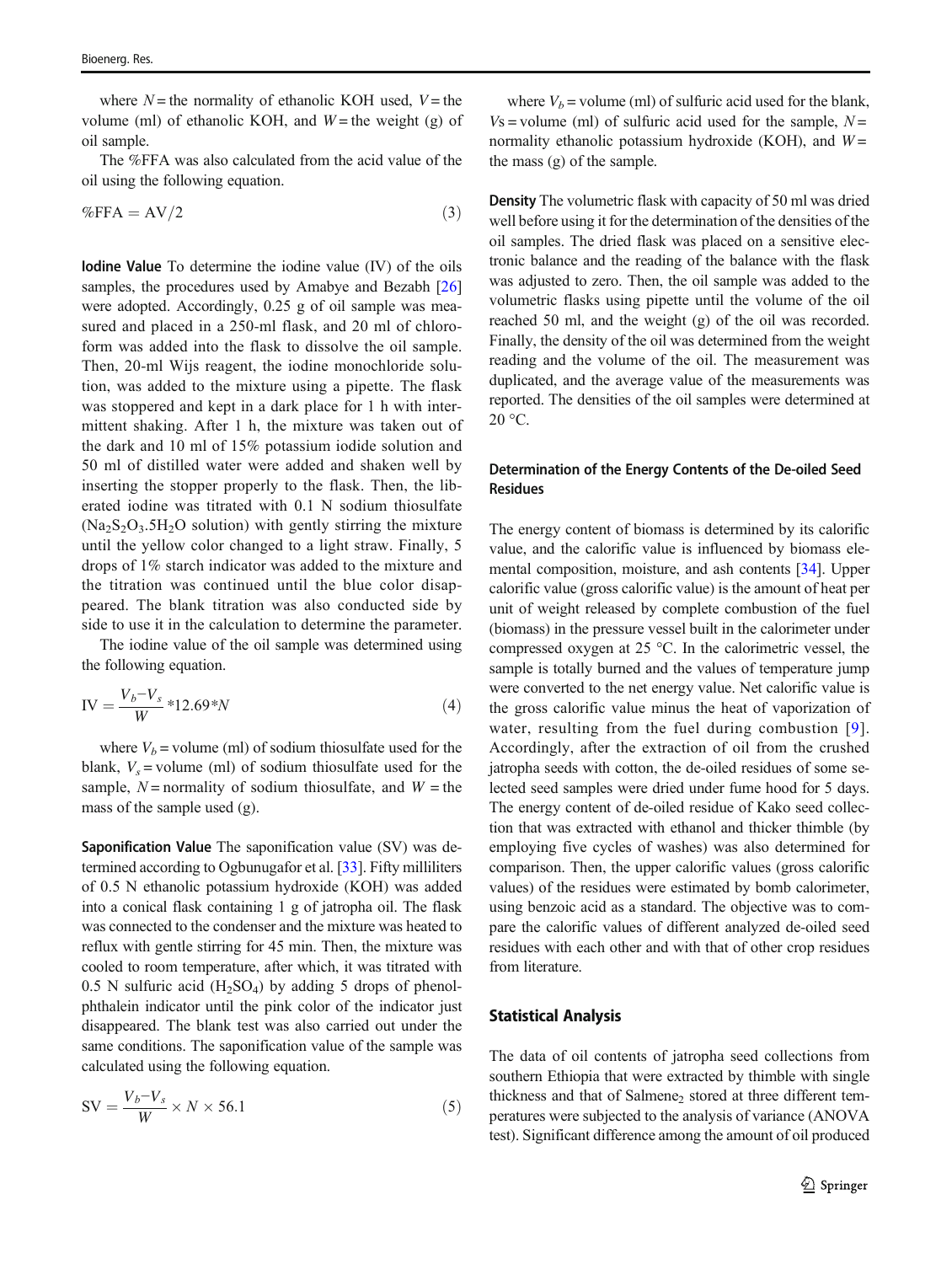<span id="page-7-0"></span>Fig. 2 Percentage of oil extracted from Salmene<sub>3</sub> using different organic solvents and cotton as filter



(%) from the six different seed collections from southern Ethiopia and those of Salmene<sub>2</sub> stored at three different temperatures, respectively, were analyzed at  $p \le 0.05$ . Duncan's post hoc test ( $p \le 0.05$ ) was used to determine the homogeneity subsets whenever significant differences existed among the treatments. The statistical software used was SPSS for windows, version 20.

# Results and Discussion

#### Extraction of Oil Using Different Solvents

As it was mentioned in the methodology, Salmene<sub>3</sub> seed collection was extracted with different solvents using cotton as filter to compare the efficiency of different solvents to extract the oil from CS. Figure 2 shows the percentage of oil extracted from Salmene<sub>3</sub> using different organic solvents by employing five cycles of washes. As it can be seen from Fig. 2, in the extraction of oil using four different organic solvents (diethyl ether, ethanol, heptane, and hexane), the percentage of oil extracted using hexane (41.24%) was found to be the largest. In their comprehensive reviews on oil extraction techniques and biodiesel production technologies, Atabani et al. [[35](#page-15-0)] indicated that oil extraction using n-hexane method results in the highest oil yield which makes it the most common solvent used. Most oils are soluble in hexane and this contributed to its superior ability to result in higher yield [[15\]](#page-14-0).

Based on the results presented in Fig. 2, hexane was selected as the best solvent in terms of the amount of oil extracted, and thus, it was used for the determination of the oil contents of all collections of jatropha seeds used in this study. However, using ethanol as solvent is more preferable in terms of environmental health and being renewable, because ethanol is environmentally less toxic, and renewable (it can be produced from renewable resources by fermentation of sugarcontaining feeds, starchy feed materials, or lignocellulosic materials) [\[31\]](#page-15-0).

## Extraction of Oil from Different Seed Collections

#### Oil Extraction from Crushed Seeds Using Hexane and Cotton

Table 2 shows the percentage of oil extracted from jatropha seeds collected from the north-central and southern parts of Ethiopia after drying and crushing the seeds. Extraction was done with a Soxhlet extractor using hexane and cotton as solvent and filter, respectively, and by applying five cycles of washes. By using this method, the amount of oil  $(\%)$  extracted from the seven seed collections from the north-central part of the country ranged from 26.05 to 41.51%, and the average was found to be 34%. The amount of oil extracted

| No. | Seed collections from north-central Ethiopia |                  | No.            | Seed collections from southern Ethiopia |                  |
|-----|----------------------------------------------|------------------|----------------|-----------------------------------------|------------------|
|     | Seed collection                              | Oil yield $(\%)$ |                | Seed collection                         | Oil yield $(\%)$ |
|     | Kurkura                                      | 31.59            |                | Dimeka (dried fruit)                    | 44.18            |
| 2   | <b>Bira</b>                                  | 31.92            | $\overline{c}$ | Dimeka (yellow fruit)                   | 36.29            |
| 3   | Salmene <sub>1</sub>                         | 26.05            | 3              | Chali                                   | 43.48            |
| 4   | Salmene <sub>2</sub>                         | 41.51            | 4              | Kako                                    | 30.66            |
| 5   | Salmene <sub>3</sub>                         | 41.24            | 5              | Mulato                                  | 43.86            |
| 6   | Shekla                                       | 34.75            | 6              | Dana                                    | 48.29            |
|     | Gerbi                                        | 30.94            | 7              | Awwaaragamaa                            | 36.31            |
|     | Average                                      | 34.00            |                | Average                                 | 40.43            |

Table 2 Oil extracted (%) from jatropha seed collections from north-central and southern Ethiopia, using hexane and cotton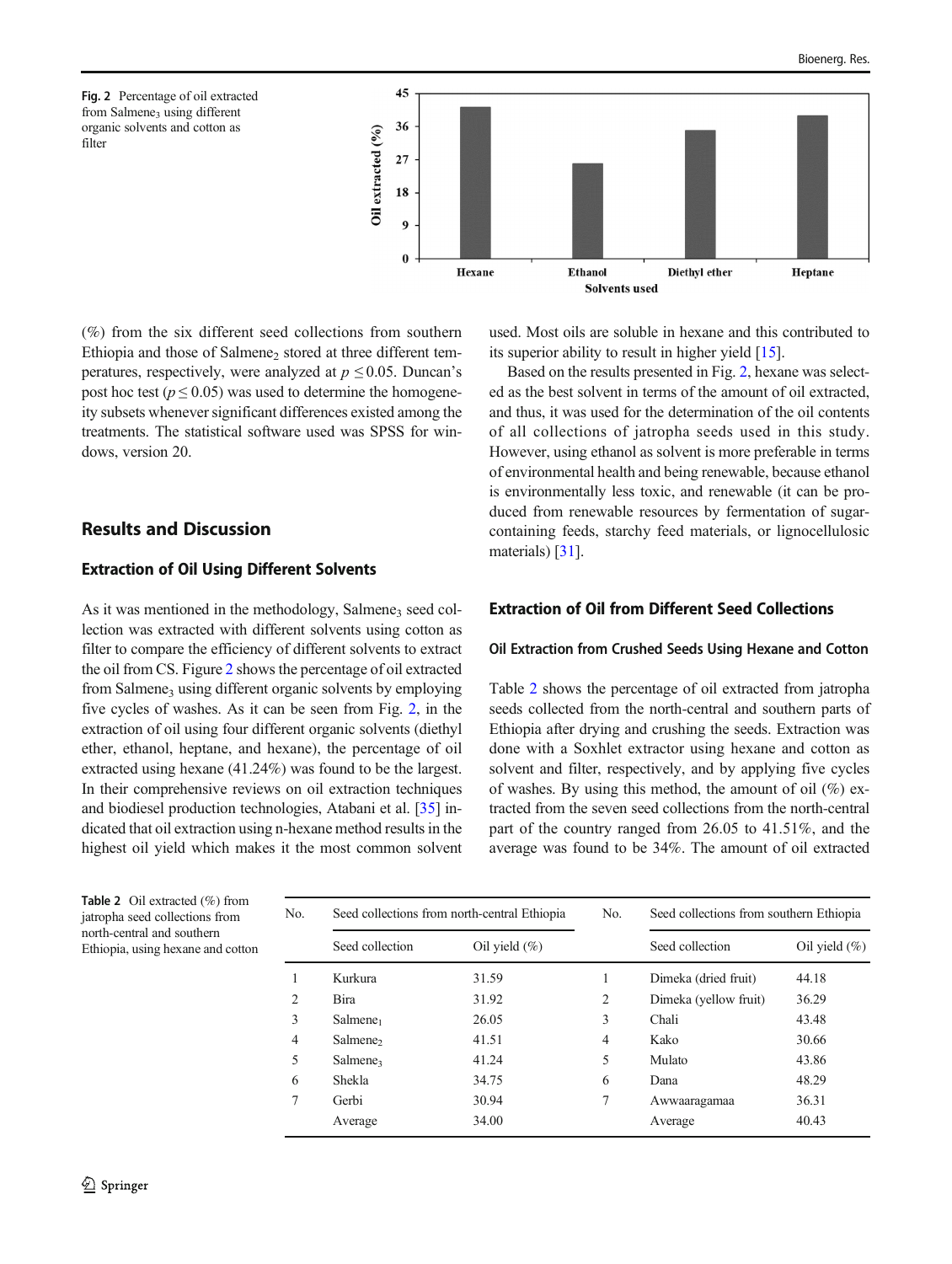from Salmene, seed collection  $(41.51\%)$  was the largest and that obtained from Salmene<sub>1</sub> (26.05%) was found to be the smallest. For the seed collections from southern Ethiopia (Table [2\)](#page-7-0), the largest percentage oil (48.29%) was obtained from Dana seed collection, and the second largest oil yield was found from Dimeka seed collection obtained from dried fruits (44.18%). The average oil extracted from the seed collections from southern Ethiopia was calculated to be 40.43%. The smallest oil yield (30.66%) was obtained from Kako seed collection. The difference in the amount of oil extracted from different seed collections might be due to the existence of some genetic variations among the seed collections and/or relative differences in the environmental conditions of the seed collection regions. It has been reported that drier climate is supposed to improve the oil yield of J. curcas seeds. Moreover, phosphorus has been found to be the main requirement for increase in oil yield in the case of castor beans growing in East Africa [[36\]](#page-15-0).

In the study of oil extraction from jatropha seeds collected from 40 different sites (provenances) of Ethiopia, Beemnet et al. [[11\]](#page-14-0) reported that from the existing Ethiopian jatropha provenances growing in different testing sites, 15.79% of the provenances demonstrated oil content value of > 35%, 71.05% between 30 and 35%, and the remaining 13.16% demonstrated oil content value of < 30%. The authors also wrote that the differences for the oil obtained from jatropha seeds collected from different provenances might be due to the variations of the existing growing conditions and some genetic variations. In their review of the influences of abiotic factors on plant lipids, Singer et al. [\[13\]](#page-14-0) mentioned that besides plant genotype, seed oil concentration can be affected by the environmental conditions such as temperature, which modifies seed oil concentration and the fatty acid composition through changes in grain filling dynamics and biosynthetic activity.

For the seed collections from southern Ethiopia, the amount of oil extracted from Dimeka seed collected from yellow fruit (36.29%) was less than that of the seed obtained from dried fruit (44.18%) (Table [2\)](#page-7-0). The oil yield obtained from Dimeka seed collected from the yellow fruit in the present experiment was in contrary to the values reported by Santoso et al. [[37\]](#page-15-0) in which 36.9 and 35.8% oil was obtained from jatropha seeds (Indonesian genotype) collected from yellow and black-dry fruits, respectively. From the study of oil contents of jatropha seeds collected from Botswana at different fruit maturity stages, Jonas et al. [\[30](#page-14-0)] also reported the highest oil yield, oil with the least FFA% level, and biodiesel with the highest energy content for jatropha seeds collected from yellow fruits.

During seed collection from southern Ethiopia (in July 2017), the majority the fruits of jatropha plants at the Dimeka site had dried and turned to brown due to lower altitude and dry climate of the area, and only a few lately produced fruits were found at the yellow stage. Thus, both seeds

Table 3 Oil extracted from non-dried whole seeds (WS) and crushed seeds (CS) of Dana seed collection using hexane and ethanol

| No. | Solvent used | Types of seed extracted | Oil yield $(\%)$ |
|-----|--------------|-------------------------|------------------|
|     | Hexane       | WS                      | $_{0}$           |
|     |              | <b>CS</b>               | 41.82            |
|     | Ethanol      | WS                      | $_{0}$           |
|     |              | <b>CS</b>               | 29.93            |

from the lately produced yellow fruits and those from dried fruits were collected from the Dimeka site and used for the experiment. Therefore, the lower oil yield of Dimeka seeds collected from the yellow fruit compared to that obtained from dried fruit might be due to the lately produced abnormal yellow fruits collected and used for the experiment.

When the amount of oils extracted (%) from the seed collections from north-central Ethiopia were compared with those obtained from the seed collections from southern Ethiopia (Table [2](#page-7-0)), generally, the average oil extracted from the seed collections from southern Ethiopia (40.43%) was greater than that of the seed collections of north-central Ethiopia (34%). The maximum (48.29%) and minimum (30.66%) oil extracted from the seed collections from southern Ethiopia were also greater than the maximum (41.51%) and minimum (26.05%) oil obtained from those of the northcentral part of the country, respectively. The difference in the amounts of oil extracted from the seed collections from the southern and north-central parts of the country might be due to the differences of the growing conditions (altitude, climatic, and soil conditions) and some genetic differences of the jatropha plants growing in the southern and northcentral parts of the country [[11,](#page-14-0) [13](#page-14-0), [14](#page-14-0)].

Based on the average oil extracted (%) from jatropha seed collections from the two geographical regions (north-central and southern parts) of Ethiopia, the seed collections from the southern part of the country which gave larger average oil (40.43%) were selected to be extracted with extraction thimble for further investigations.

#### Oil Extraction from the Whole and Crushed Dana Seed Collection

The amount of oil extracted from crushed non-dried Dana seed collection with cotton using hexane (41.82%) was larger than the one extracted from the same seed with ethanol (29.93%). No oil was obtained when the non-dried WS was extracted with hexane and ethanol, respectively. Table 3 shows the amount of oil extracted from non-dried WS and CS of Dana seed collection using hexane and ethanol as solvent, cotton as filter, and by applying five cycles of washes. From Table [2](#page-7-0) and Table 3, it can be seen that the amount of oil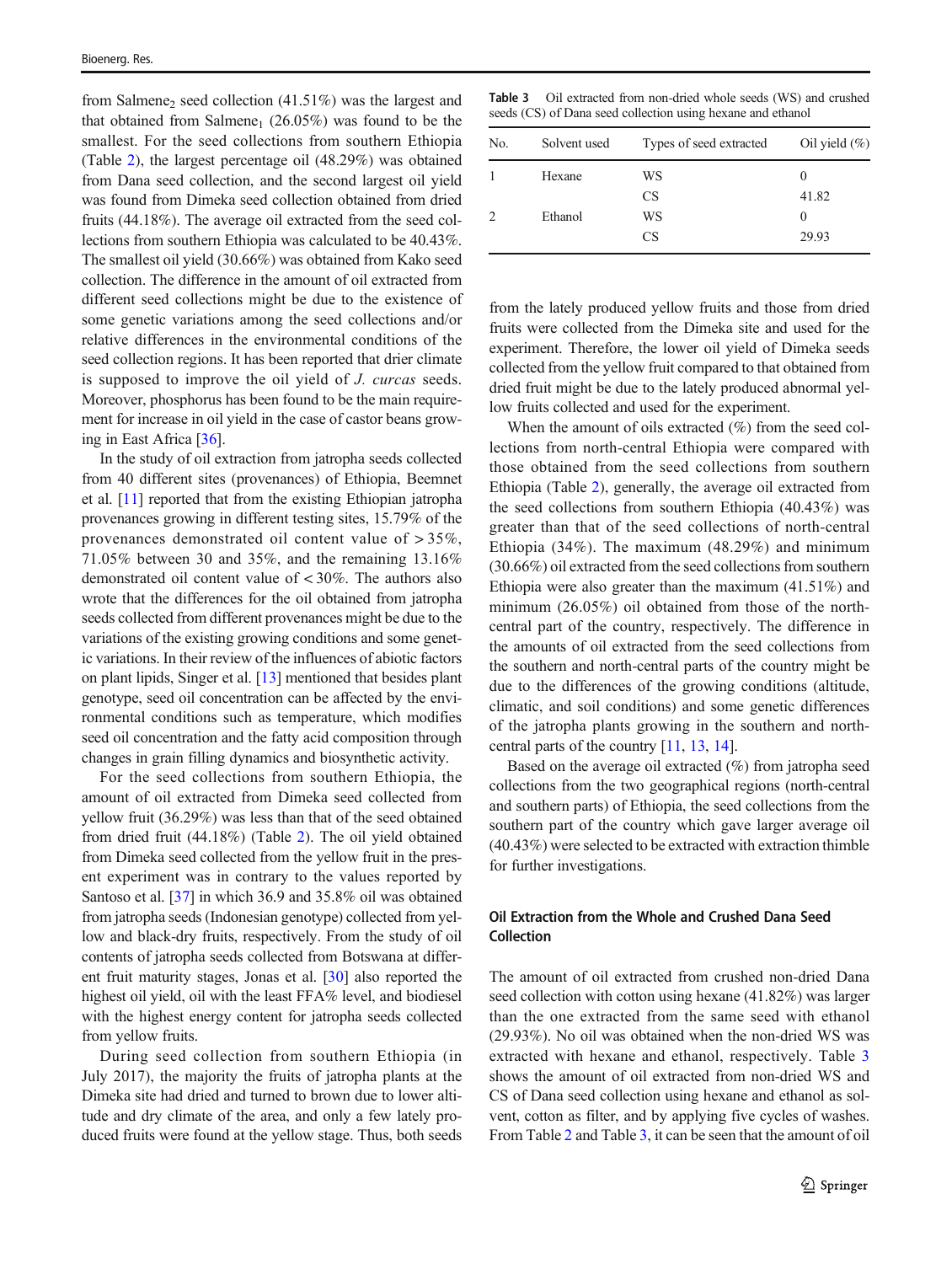<span id="page-9-0"></span>

extracted from the WS of Dana seed collection dried, crushed, and extracted using hexane and cotton (48.29%) was greater than the amount of oil extracted from the non-dried CS of the same seed (41.82%) with similar methods of extraction. In line with this result, in the extraction of oil from Moringa (Moringa oleifera) seeds with a Soxhlet extractor using hexane, Omosuli et al. [[38\]](#page-15-0) obtained the oil yield of 30.30, 32.21, and 33.11% from the milled seed flour of raw (non-dried), sun-dried, and oven-dried Moringa seeds, respectively. From the results of the current experiment, it could be suggested that drying the WS of jatropha before crushing it for oil extraction might increase the leaching of the oil from the pulverized seeds during oil extraction.

## Oil Extraction from Seeds from Southern Ethiopia Using Thimble

Figure 3 presents the mean oil extracted (%) from jatropha seeds collected from southern Ethiopia using hexane and thimble with single thickness. As it can be seen from Fig. 3, the mean oil extracted ranged from  $37.14 \pm 0.46$  to  $45.79 \pm$ 0.54%. The mean oil extracted from Chali seed collection  $(45.79 \pm 0.54\%)$  was not significantly different ( $p \le 0.05$ ) from that of Dimeka seed collected from dried fruit (43.91  $\pm$ 0.71%). However, it was significantly larger ( $p \le 0.05$ ) than the mean oil extracted from of Kako  $(37.14 \pm 0.46\%)$ , Awwaaragamaa (38.04 ± 1.24), Mulato (41.61 ± 0.21), and Dana  $(43.29 \pm 0.12)$  seed collections. The mean oil extracted from Kako (37.14  $\pm$  0.46%) and Awwaaragamaa (38.04  $\pm$ 1.24%) were significantly lower ( $p \le 0.05$ ) than those of the other seeds collected from southern Ethiopia and extracted with thimble with single thickness. Moreover, the overall

Table 4 Kako seed collection extracted by ethanol using thinker thimble and cotton, and with different cycle of washes

| No. | Filter used                                     | Cycles of wash Oil yield $(\%)$ |       |
|-----|-------------------------------------------------|---------------------------------|-------|
| -1  | Thicker thimble $(40 \times 150 \text{ mm})$ 5  |                                 | 11.99 |
| 2   | Thicker thimble $(40 \times 150 \text{ mm})$ 10 |                                 | 26.73 |
|     | Cotton                                          |                                 | 28.17 |

average oil extracted (%) from all the six jatropha seeds shown in Fig. 3 was calculated to be  $41.63 \pm 0.54\%$ .

In the study carried out by Beemnet et al. [\[11\]](#page-14-0) to determine the oil contents of the Ethiopian jatropha populations from five regional states of the country, it was found that the averaged oil extracted by a Soxhlet extractor using hexane as solvent ranged from 29.88 to 34.34%. The authors also reported that the oil obtained from jatropha seed collected from the Southern Nation Nationalities and Peoples Regional State (from southern Ethiopia), by extracting using a Soxhlet extractor with thimble, varied from 31.18 to 35.91%, and with average of 34.34%. Thus, the average oil obtained in the present experiments from all seeds collected from southern Ethiopia  $(41.63 \pm 0.54\%)$  was larger than the values reported [[11\]](#page-14-0).

The larger average oil obtained in the present experiment compared to the previously reported value might be caused by the difference in the pretreatment of the seeds for oil extraction, the thickness of thimbles used, and the particle sizes of the CS used for the experiments. In the present study, the whole jatropha seeds were dried before crushing at 80 °C until no more moisture loss occurred, and the filter used was thimble with single thickness  $(37 \times 130 \text{ mm})$ . However, in the oil extraction by Beemnet et al. [[11](#page-14-0)], no seed drying procedure and the thickness of the extraction thimble used were reported. By extracting jatropha seed kernel from northern Ethiopia, using a Soxhlet extractor and petroleum ether as solvent, Amabye and Bezabh [[26](#page-14-0)] obtained the oil yield of 42.19% which was also less than the mean oil extracted from Chali  $(45.79 \pm 0.54\%)$ , Dimeka  $(43.91 \pm 0.71\%)$ , and Dana  $(43.29)$  $\pm 0.12\%$ ) seed collections in of the present study.

Table 4 shows the amount of oil  $(\%)$  extracted from Kako collection by ethanol, using thicker thimble  $(40 \times 150 \text{ mm})$ and cotton for different extraction time (for different number of cycles of washes). As it can be seen from Table 4, oil extracted with cotton for five cycles of washes (28.17%) was found to be the largest. When the cycle of wash increased from five to ten using thimble with the same thickness, the amount of oil extracted (%) increased from 11.99 to 26.73%. This shows that the amount of oil (%) extracted increased to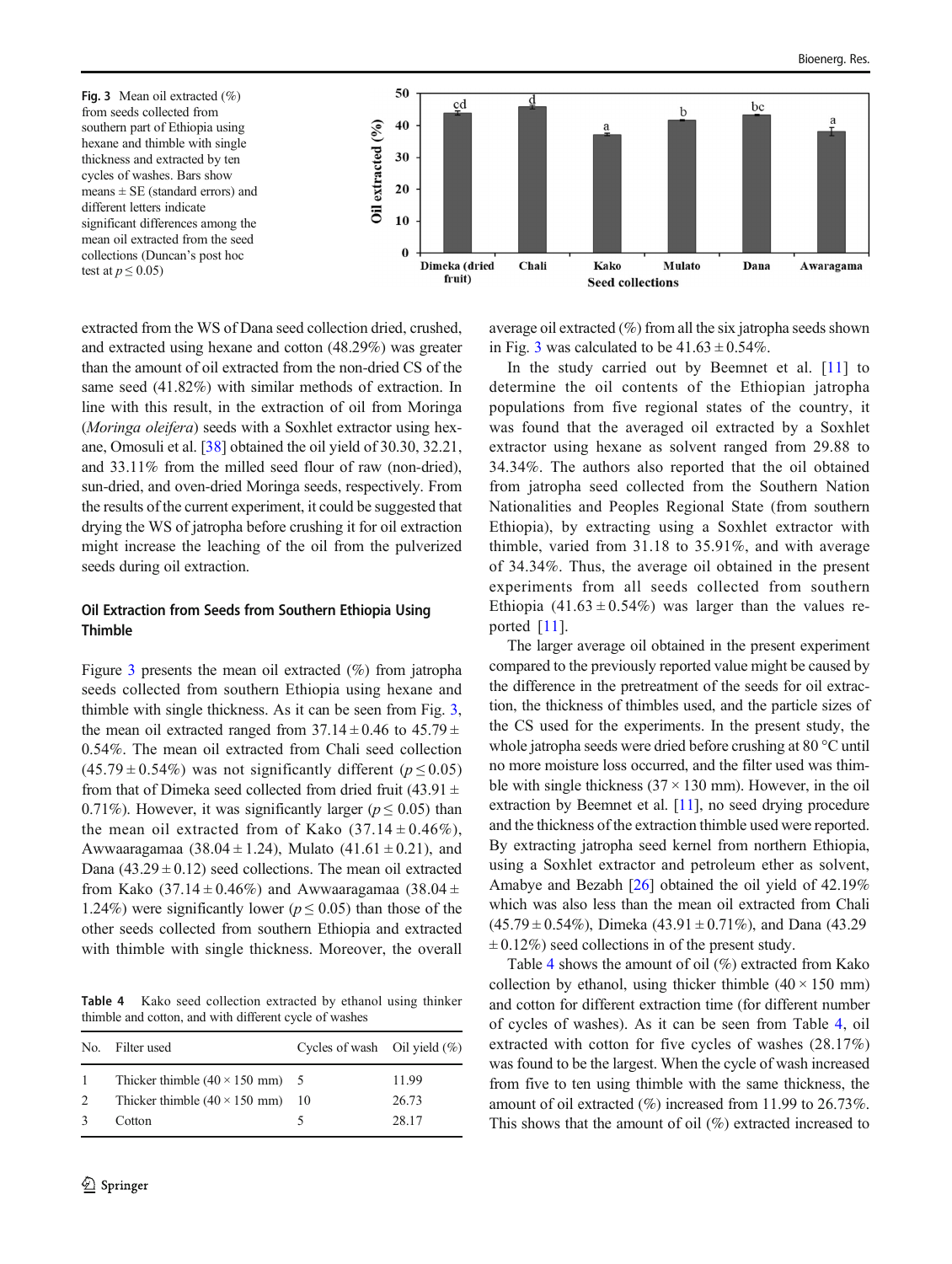more than double when the number of washing cycles increased from five to ten.

Concerning the increment of jatropha oil yield with extraction time (the number of cycles of washes in the current work), Santos et al. [[19\]](#page-14-0) reported that the oil yield increased with the time of extraction until reaching equilibrium (saturation of the solvent) regardless of the temperatures used, and the moisture contents and average particle sizes of the extracted seeds. In the study of oil extraction from jatropha seed using hexane and petroleum ether as solvent, Sayyar et al. [[18\]](#page-14-0) also reported that oil yield increased with extraction time until the optimum extraction time of 8 h was reached. Moreover, in the extraction of oil from spent coffee grounds, the highest oil yield was achieved at 8 h of solvent extraction, but the yield was considerably low when the duration of extraction was less than 2 h [\[39](#page-15-0)]. The reason for this could be that the short duration of extraction might not allow sufficient time for the recirculating solvent to extract the total available oil from the feedstock [\[39,](#page-15-0) [40\]](#page-15-0).

As it can be seen from Table [4,](#page-9-0) the extraction with cotton produced larger oil yield only with five cycles of washes compared to the thimble. Thus, using cotton could shorten the extraction time by reducing the number of cycles of washes needed to extract the oil available for extraction using the extraction method used. Cotton could also be easily available and cheaper than the extraction thimbles. However, in the extraction with cotton, the cycles of washes (particularly, the time taken for the consecutive cycles of washes to occur) were observed to be less uniform compared to that of extraction thimble in the successive batches of extraction. This might occur due to the difference in thickness and compression of the cotton placed in the Soxhlet column for the respective batches of extraction. Moreover, cotton did also absorb more solvents than thimble and resulted in less solvents recovery. Averagely, about 10% of the solvent was lost in the case of extraction with cotton compared to the amount of solvent recovered in the extraction using thimble.

Fig. 4 Mean oil extracted from Salmene<sub>2</sub> stored at room temperature (20 °C), cool temperature (4 °C), and freezing temperature  $(-18 \degree C)$ . Bars show means  $\pm$  SE

## Oil Extraction from Seeds Stored at Different **Temperatures**

Figure 4 shows the mean oil extracted from Salmene<sub>2</sub> seed collection that was stored at three different temperatures. As it can be observed from Fig. 4, the mean percentage oil extracted from Salmene<sub>2</sub> stored at −18 °C (43.55 ± 1.46%) was found to be slightly higher than those of the seeds stored at 4 °C  $(43.09 \pm 1.32\%)$  and 20 °C  $(41.51 \pm 1.89\%)$ . However, the oil extracted from the seeds stored at the three different temperatures did not significantly differ ( $p \le 0.05$ ).

From the study of the effects of jatropha seed storage on the quantity of oil, Sushma [[41](#page-15-0)] reported that the seed stored at 5 °C gave the highest amount of oil (29.12%) after 15 months of storage compared to 22.11, 17.39, and 12.27% oil contents for those seeds stored at room temperature (15.5 °C), 0 °C, and − 5 °C, respectively. However, in the present study, there was no such significant difference among the amount of oil obtained from the seeds stored at the three different temperatures. The results of this experiment demonstrated that all the seed samples stored at three different temperatures gave almost similar amount of oil, and thus, the storage temperatures might not significantly affect the amount of oil in the seed samples and/or the process of oil extraction.

#### Physico-chemical Analysis of the Oils

Experimental values for some properties of the oil of Chali collection (Chali oil) and mixed oil samples and the values reported in literature for the same parameters of oils from different origin (countries) are presented in Table [5.](#page-11-0) As it can be seen from Table [5](#page-11-0), the acid value and free fatty acids for Chali oil and the mixed oil samples were found to be 1.32  $\pm$  0.14 and 2.12  $\pm$  0.15 mg KOH/g and 0.66  $\pm$  0.07 and 1.06  $\pm$ 0.07%, respectively. Acid value indicates the amount of FFA found in fat or oil, and it provides information about how much generation of free fatty acids has taken place. The age of oil sample and oil exposure to atmospheric oxygen could increase acid value of the oil [\[42](#page-15-0), [43](#page-15-0)]. The higher acid value

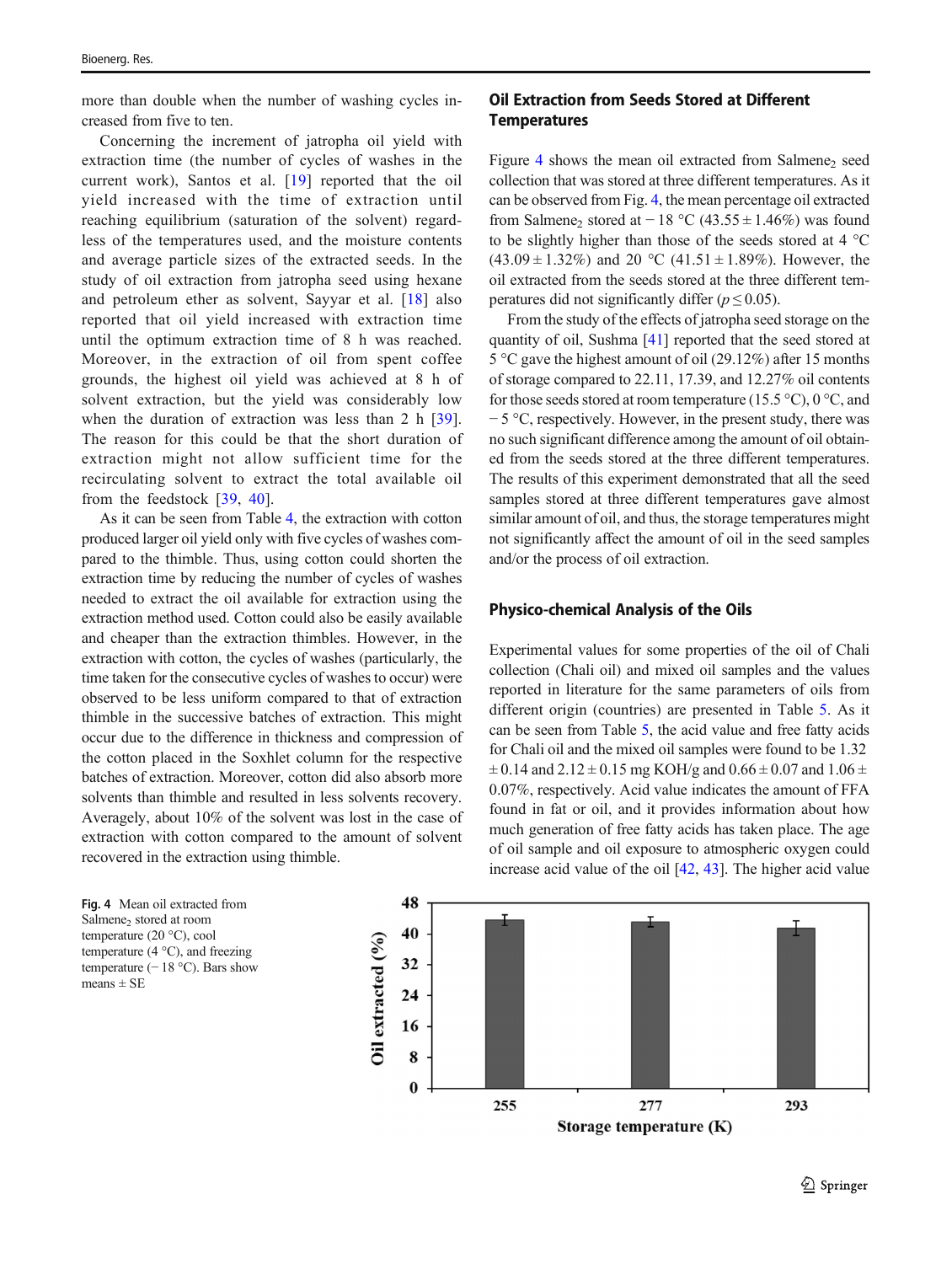<span id="page-11-0"></span>

| Properties                                        | Experimental values |                                      |        |        | Values reported for Jatropha oils from different origin                                                     |       |                 |                |        |               |
|---------------------------------------------------|---------------------|--------------------------------------|--------|--------|-------------------------------------------------------------------------------------------------------------|-------|-----------------|----------------|--------|---------------|
|                                                   | Chali oil           | Mixed oil                            |        |        | Malaysia [44] Ethiopia [26] South Africa [45] Indonesia [45] Nigeria [43] Egypt [46] Sudan [47] Indian [45] |       |                 |                |        |               |
| Acid value (mg KOH/g oil)                         | $1.32 \pm 0.14$     | $2.12 \pm 0.15$                      | 1.50   | 1.38   |                                                                                                             | 3.8   | 36.2            | 23             | 9.537  | $\frac{1}{2}$ |
| FFA (%)                                           | $0.66 \pm 0.07$     | $1.06 \pm 0.07$                      | 1.03   | 0.74   | 0.4                                                                                                         |       | $\frac{18}{18}$ | $\overline{0}$ | 4.769  | 0.9           |
| Iodine value (g $I_2/100g$ oil)                   | $116.02 \pm 3.50$   | 0.05<br>$109.24 \pm 0$               | 135.85 | 129.66 | 138.1                                                                                                       | 122.2 | $\frac{5}{2}$   |                | 114.64 | 13.4          |
| Saponification value (mg KOH/g) $191.40 \pm 3.11$ |                     | $205.77 \pm 3.81$                    | 208.50 | 114.49 | 193.4                                                                                                       | 196.6 | $\overline{0}0$ | 200            | 193.40 | 197.1         |
| Density (g/ml)                                    |                     | $0.906 \pm 0.001$ $0.9104 \pm 0.001$ |        |        | 0.914                                                                                                       | 0.917 | 0.913           | 0.912          | 0.943  | 0.914         |

and %FFA for the mixed oil compared to that Chali oil in the present study could be due to the age of the oil as mixed oil contained oils from thirteen different jatropha seed collections that were extracted in 2016 and 2017 while Chali oil was extracted from the seed that was collected in 2017.

Compared to the values of the acid vale and %FFA of jatropha oil reported in literature and listed in Table 5, the values obtained for Chali oil in the current study were lower than that of all the values reported, except for the one from South Africa. The reported values of acid value and %FFA for the oil of jatropha seeds from South Africa were 0.9 mg KOH/g and of 0.4%, respectively [\[45\]](#page-15-0). However, the values of the same parameters for the mixed oil from the present experiment were found to be larger than that of the values reported for jatropha oil extracted from jatropha seeds of Malaysian [\[44](#page-15-0)], Ethiopian [[26\]](#page-14-0), South African [\[45](#page-15-0)], and Indian [[45\]](#page-15-0) origins. As mentioned earlier, the larger acid value and %FFA of the mixed oil of the present study could be due to the age of the seeds from which the component oils of the mixed oil were extracted. Differences in the acid value and %FFA the jatropha oils from different seeds might also be due to the differences in maturation stage of the fruits from which the seeds were collected [[30](#page-14-0)]. Mazumdar et al. [[48\]](#page-15-0) mentioned that among all the fuel properties studied for jatropha oil collected from different geographical location of world, acid value is found to vary widely, and the causes of such variation in the acid value may be due to some genetic variations, differences in seed maturation stages, seed storage, and edaphic condition of the regions [\[49](#page-15-0)].

Technically, acid value is the mass of potassium hydroxide (KOH) in milligrams that is needed to neutralize 1 g of chemical substance. Larger acid value shows the presence of more amount of free fatty acid (FFA) in the oil and the presence of which interferes biodiesel production, particularly, when basic catalysts are used in the transesterification process. The yield of biodiesel is dependent on the acid value as oil with lower acid value produces higher biodiesel throughput  $[42]$  $[42]$  $[42]$ . From the results of the current study, Chali oil sample, which had lower acid value than that of the mixed oil, was found relatively to be a better feedstock to be used in base-catalyzed transesterification process.

The iodine value of Chali oil and mixed oil samples were found to be  $116.02 \pm 3.50$  and  $109.24 \pm 0.05$  g/100 g, respectively, and thus, the value for Chai oil was larger than that of the mixed oil. Compared to the literature values listed in Table 5, the iodine values for both Chali oil and mixed oil samples were moderate, and within the range of the values reported in the listed literature.

The iodine value is a measure of the degree of unsaturation of the oil and the larger the iodine value, the greater the degree of unsaturation [[27](#page-14-0) , [50](#page-15-0)]. The maximum iodine value for biodiesel is 120 g/100 g according to the European EN 14214 specification. The maximum limit of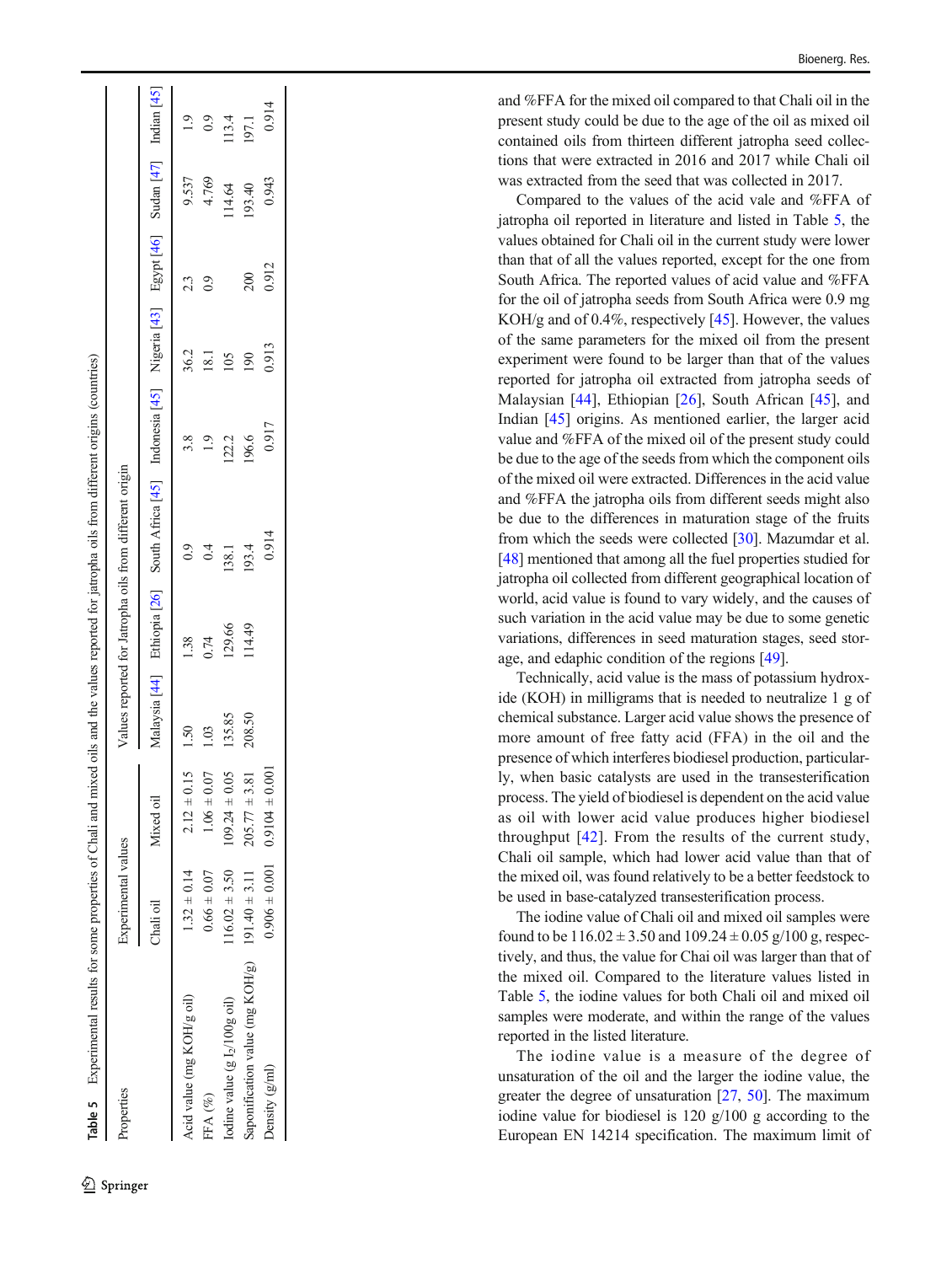<span id="page-12-0"></span>

|  |  | Table 6 Energy content of the selected de-oiled residue of jatropha seeds after oil extraction with different solvents |  |
|--|--|------------------------------------------------------------------------------------------------------------------------|--|
|--|--|------------------------------------------------------------------------------------------------------------------------|--|

|                | No. Description for the de-oiled seed residues                                                     | Codes used for the seed<br>residues | Upper/gross calorific values<br>$(MJ/kg)^d$ |
|----------------|----------------------------------------------------------------------------------------------------|-------------------------------------|---------------------------------------------|
| $\mathbf{1}$   | Kako WS, dried, crushed, and extracted by thicker thimble and ethanol with 5 KWDCS/TEth5<br>washes |                                     | 24.03                                       |
| 2              | Kako WS, dried, crushed, and extracted by hexane                                                   | KkWSDCS/Hex                         | 20.72                                       |
| 3              | Awwaaragamaa WS, dried, crushed, and extracted by hexane                                           | AwWSDCS/Hex                         | 20.07                                       |
| $\overline{4}$ | Dimeka WS (from dried fruit), dried, crushed, and extracted by hexane                              | DkWS(d)DCS/Hex                      | 19.77                                       |
| 5              | Salmene <sub>2</sub> CS, dried, and extracted by hexane                                            | S <sub>2</sub> CSD/Hex              | 19.67                                       |
| 6              | Salmene <sub>2</sub> stored at $-18$ °C, WS dried, crushed, and extracted by hexane                | $S_2WS(-18 °C)DCS/Hex$              | 19.66                                       |
| 7              | Salmene <sub>3</sub> , crushed seed, dried, and extracted by hexane                                | $S_3CSD/Hex$                        | 19.52                                       |
| 8              | Gerbi CS, dried, and extracted by hexane                                                           | GCSD/Hex                            | 19.50                                       |
| 9              | Chali WS, dried, crushed, and extracted by hexane                                                  | ChWSDCS/Hex                         | 19.47                                       |
| 10             | Dimeka WS (from yellow fruit), dried, crushed, and extracted by hexane                             | DkWS(y)DCS/Hex                      | 19.44                                       |
| 11             | Salmene, WS, dried, crushed, and extracted by heptane                                              | S <sub>3</sub> WSDCS/Hept           | 19.40                                       |
| 12             | Mulato WS, dried, crushed, and extracted by hexane                                                 | MWSDCS/Hex                          | 19.39                                       |
| 13             | Shekla CS, dried, and extracted by hexane                                                          | ShCSD/Hex                           | 19.30                                       |
| 14             | Salmene, WS, dried, crushed, and extracted by diethyl ether                                        | S <sub>3</sub> WSDCS/DE             | 19.22                                       |
| 15             | Salmene <sub>2</sub> WS stored at room temperature, dried, crushed, and extracted by<br>hexane     | S <sub>2</sub> WS(RT)DCS/Hex        | 18.93                                       |
| 16             | Salmene <sub>2</sub> WS, dried, crushed, and extracted by hexane                                   | S <sub>2</sub> WDCS/Hex             | 18.84                                       |
| 17             | Salmene, WS, dried, crushed, and extracted by hexane                                               | S <sub>3</sub> WSDCS/Hex            | 18.81                                       |
| 18             | Dana WS, dried, crushed, and extracted by hexane                                                   | DnWSDCS/Hex                         | 18.77                                       |
| 19             | Salmene, WS stored at 4 °C, dried, crushed, and extracted by hexane                                | $S_2WS(4 °C)DCS/Hex$                | 18.57                                       |
|                | Average                                                                                            |                                     | 19.64                                       |

 $d$ Calorific values are arranged from the largest (number 1) to the smallest (number 19)

unsaturation is necessary because heating higher unsaturated fatty acid results in polymerization of glycerides, and this could lead to the formation of deposits and deterioration of the lubricating properties [\[51\]](#page-15-0). Higher unsaturated fatty acids have also a negative impact on oil stability [\[45\]](#page-15-0). Vegetable oil with iodine value between 100 and 130 belongs to the groups of semi-drying oil. This group of oil absorbs atmospheric oxygen slowly, partially hardens, and forms a soft film after prolonged exposure to air [[27](#page-14-0), [43](#page-15-0)]. Accordingly, jatropha oils are classified under semi-drying oil group, and the higher iodine value of jatropha oil is caused by high content of un-saturated fatty acid such as oleic acid and linoleic acid [[51\]](#page-15-0). Thus, the iodine values obtained for both Chali oil and mixed oil samples in the current study suggested that both oils were classified under semi-drying oil group and could also be used as the feedstock for biodiesel as their iodine value were not exceeding the maximum values for biodiesel in the European EN 14214 specification.

Saponification is the hydrolysis of fats and oils in the presence of alkaline solution such as potassium hydroxide or caustic soda to produce glycerol and the corresponding salt of fatty acids. Saponification value of an oil is the number of mg of potassium hydroxide required to saponify 1 g of oil/fat. It indicates the nature of fatty acids available in triacylglycerol. The longer the carbon chain of the fat hydrolyzed, the reduced the quantity of acid liberated per gram of sample and hence the reduced the saponification value of such oil sample [\[42](#page-15-0)]. As it is presented in Table [5,](#page-11-0) the saponification values of Chali oil and mixed oil were  $191.40 \pm 3.11$  and  $205.77 \pm 3.81$  mg KOH/g, respectively. This shows that the saponification value for the mixed oil was larger than that of Chaali oil. The saponification values of both Chali and mixed oil samples were high and in the range of the literature values listed in Table [5](#page-11-0) for jatropha oils of different origin. According to Rania et al. [\[47](#page-15-0)], jatropha oil is usually associated with high saponification value due to the fact that the oil contains normal triglycerides, and such oils with high saponification numbers are very useful in production of liquid soap and shampoo industries [\[51\]](#page-15-0).

Density is the mass per unit volume of the oil at a particular temperature. The density of vegetable oil is lower than that of water and the differences between the densities of vegetable oils are quite small, particularly among the common vegetable oils [\[47\]](#page-15-0). The densities of Chali oil  $(0.906 \pm 0.001 \text{ g/ml})$  and that of the mixed oil  $(0.9104 \pm 0.001 \text{ g/ml})$  of the present study were about equal. The values for both oil samples were in line with the literature values listed in Table [5,](#page-11-0) except for the density reported for the jatropha oil from Sudan (0.943 g/ml), which was reasonably higher than both experimental values.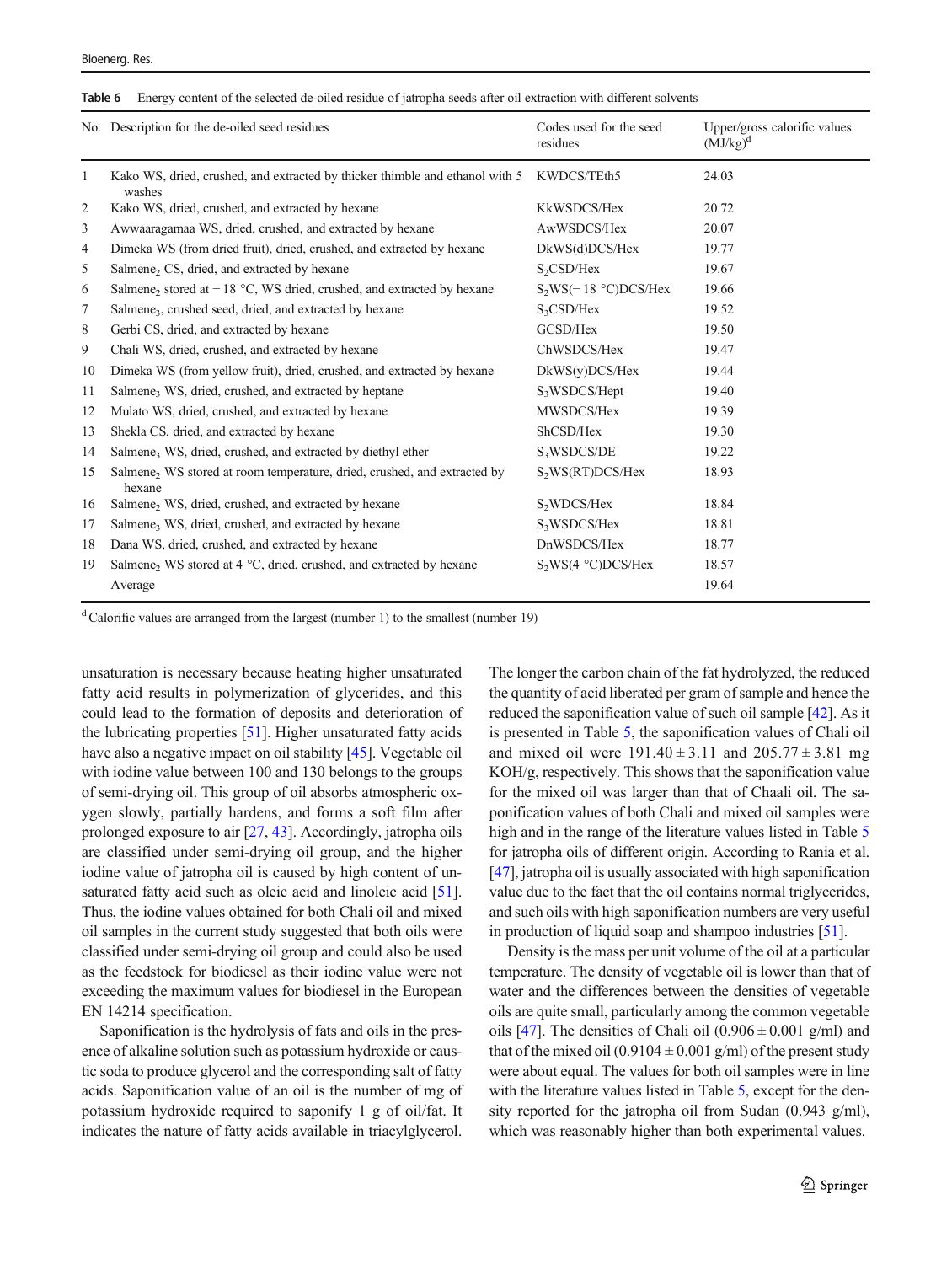#### Calorific Values of the Seed Residues

The energy contents of selected de-oiled jatropha seed residues were determined and compared with each other and the values from literature. Table [6](#page-12-0) shows the gross calorific value of the de-oiled seed residues left after oil extraction using different solvents. As it can be seen from Table [6,](#page-12-0) the upper calorific values (gross calorific values) of the analyzed samples ranged from 18.57 to 24.03 MJ/kg, and with an average of 19.64 MJ/kg. The gross calorific values of all the de-oiled seed residues analyzed in the present study and their average were in the range of the gross calorific values (14.3–25.4 MJ/ kg) determined by Gravalos et al. [[34\]](#page-15-0) for different agroforestry species and bio-based industry residues.

In the current experiments, the largest gross calorific value (24.03 MJ/kg) was obtained from the residue of Kako WS that was dried, crushed, and extracted by thicker thimble and ethanol, by employing five cycles of washes (KWDCS/TEth5). The smallest gross calorific value (18.57 MJ/kg) was recorded in the case of the residue of Salmene<sub>2</sub> WS that was stored at 4 °C, dried, crushed, and extracted with hexane  $(S_2WS(4 \text{ °C})DCS/Hex)$ . The second smallest gross calorific value (18.77 MJ/kg) was also obtained from the de-oiled residue of Dana seed collection that was extracted by hexane and cotton by applying five cycles of washes (DnWSDCS/Hex).

As it is shown in Table [6](#page-12-0), the de-oiled seed residue KWDCS/TEth5, the residue that produced the largest gross calorific value (24.03 MJ/kg), was the residue of the seeds from which only 11.99% oil (the lowest amount of oil) was extracted (Table [4\)](#page-9-0). The de-oiled seed residue that produced the second smallest gross calorific value (18.77 MJ/kg) was also the de-oiled seed residue of the seeds from which 48.29% oil (the largest amount of oil) was extracted (DnWSDCS/Hex) (Table [2](#page-7-0)). These results showed that the de-oiled seed residues that were produced after the extraction of the smallest amount of oil (%) gave the largest gross calorific value and vice versa. This suggested that the residual oil in de-oiled seed residue could impact their gross calorific values. However, the gross calorific values of the other de-oiled seed residues (Table [6\)](#page-12-0) did not consistently follow the same trend. This might be due to the interactions of other factors such as the organic molecules other than the residual oil and the ash contents, which can affect the gross calorific value of the de-oiled seed residues [[34](#page-15-0)].

The average gross calorific value of jatropha seed residues found from the present experiment (19.64 MJ/kg) was in accordance with the value reported for the cake of jatropha seed by Kavalek et al. [\[9](#page-14-0)], which was 19.11 MJ/kg. However, it was greater than the values 18.76, 18.2, and 17.7 MJ/kg, which were reported by Steinbrück et al. [[52](#page-15-0)], Achten et al. [\[53\]](#page-15-0), and Sharma and Sheth [\[54](#page-15-0)], respectively. As the cake of jatropha seed has very low moisture content and its residual oil content does not tend to take in water, it is suitable for direct

combustion [\[9](#page-14-0)]. Moreover, it was reported that the gross calorific values for the jatropha seed (with 0% moisture content) and jatropha oil were 20.85 and 37.83 MJ/kg, respectively [\[55](#page-15-0)].

Elemental composition (particularly due to difference in carbon content as it is the main energy source), ash (noncombustible material), and moisture contents are the main factors that determine the gross calorific values of crop residues [\[34\]](#page-15-0). Accordingly, seeds and kernels have higher gross calorific values than the seed shell, husks, cakes, and other residues as the seeds and kernels have higher unit mass and higher lipid content compared to the residues [[34\]](#page-15-0). Concerning the conversion of residues of jatropha such as de-oiled seed cakes, seed shell, fruit husk, and pruned twigs to useful energy sources, Steinbrück et al. [\[52\]](#page-15-0) wrote that the conversion of these residues into marketable products would contribute to broadening the circumstances under which the jatropha crop is profitable.

## Conclusion

In this paper, the oil contents of thirteen different jatropha seed collections from Ethiopia were determined with Soxhlet extraction, using hexane as solvent. Cotton and thimble were used as filter for the extractions. The properties of Chali and mixed oils and the calorific values of the selected de-oiled seed residues were also determined. In the extraction with cotton, the largest amount of oil was obtained from Dana seed collection whereas in the case of extraction with thimble, the largest oil yield was found from Chali seed collection. The maximum and higher average oil yields were found from the seed collections from southern Ethiopia. The study suggested that Chali seed oil is more suitable for alkaline-catalyzed biodiesel production as its acid value and free fatty acid contents were lower than that of the mixed oil. The iodine values of both Chali and mixed oils did not exceed the maximum standard value for biodiesel according to the EN 14214 specification, and thus, both oils could be used as the biodiesel feedstock. The average gross calorific values of the de-oiled jatropha seed residues were found to be 19.64 MJ/kg. Thus, the seed residues could be used as the source of heat.

Funding This work was supported by the EnPe/NORHED of Norad project entitled "Research and Capacity Building in Clean and Renewable Bioenergy in Ethiopia," with Agreement No. 2015/8397 at the Norwegian University of Life Sciences (NMBU), Norway. Open Access funding provided by Norwegian University of Life Sciences.

#### Compliance with Ethical Standards

Conflict of Interest The authors declare that they have no conflict of interest.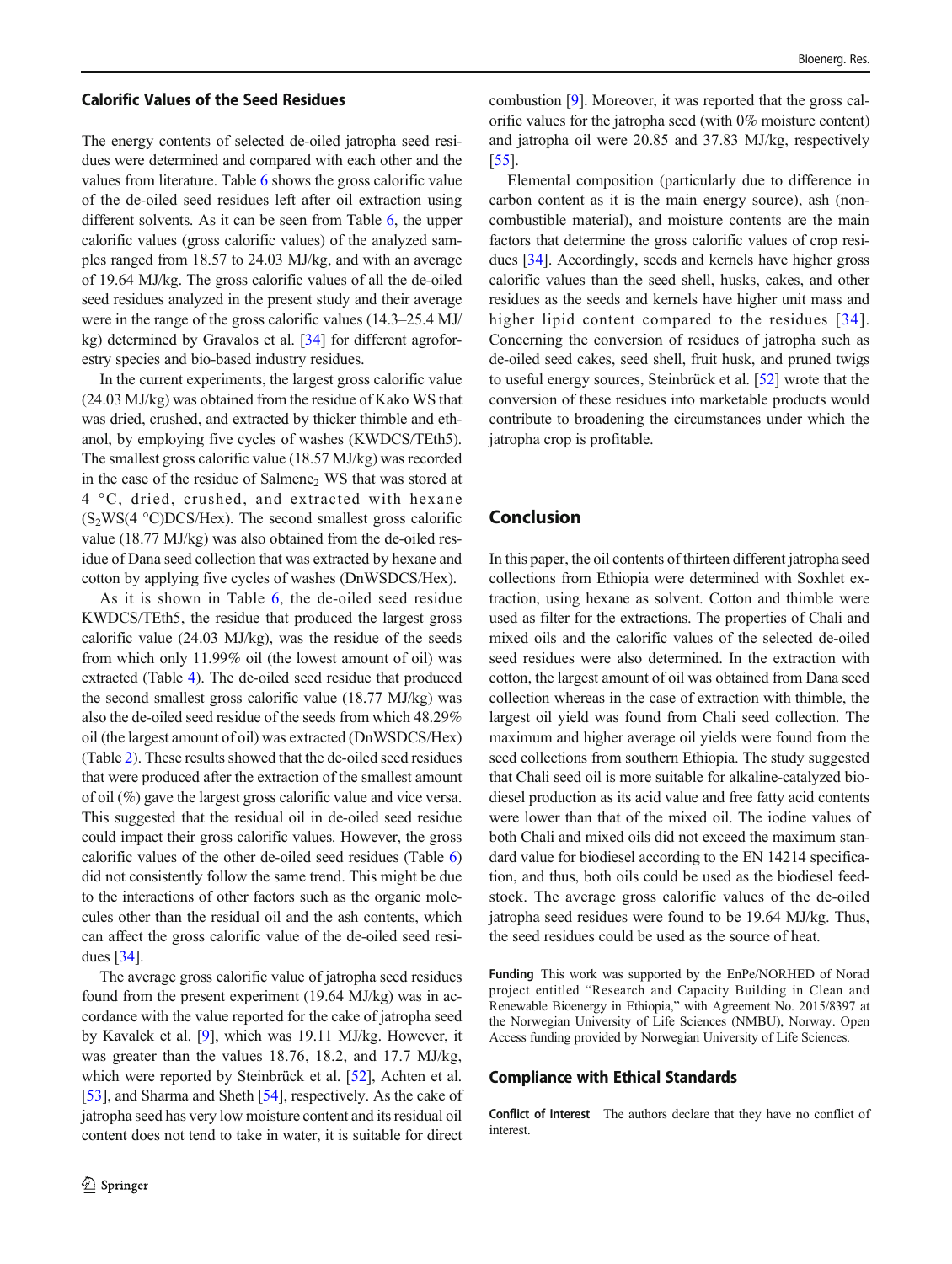<span id="page-14-0"></span>Open Access This article is licensed under a Creative Commons Attribution 4.0 International License, which permits use, sharing, adaptation, distribution and reproduction in any medium or format, as long as you give appropriate credit to the original author(s) and the source, provide a link to the Creative Commons licence, and indicate if changes were made. The images or other third party material in this article are included in the article's Creative Commons licence, unless indicated otherwise in a credit line to the material. If material is not included in the article's Creative Commons licence and your intended use is not permitted by statutory regulation or exceeds the permitted use, you will need to obtain permission directly from the copyright holder. To view a copy of this licence, visit [http://creativecommons.org/licenses/by/4.0/](https://doi.org/).

## References

- 1. Abdelgadir HA, Van Staden J (2013) Ethnobotany, ethnopharmacology and toxicity of Jatropha curcas L. (Euphorbiaceae): a review. S Afr J Bot 88:204–218. [https://doi.](https://doi.org/10.1016/j.sajb.2013.07.021) [org/10.1016/j.sajb.2013.07.021](https://doi.org/10.1016/j.sajb.2013.07.021)
- 2. Islam A, Yaakob Z, Anuar N (2011) Jatropha: a multipurpose plant with considerable potential for the tropics. Sci Res Essays 6(13): 2597–2605. <https://doi.org/10.5897/SRE10.611>
- 3. Abobatta W (2019) Jatropha curcas: an overview. J Adv Agric 10: 1650–1656. <https://doi.org/10.24297/jaa.v10i0.8145>
- 4. Waghmare T, Bhandare P, Belladal B, Londonkar R (2017) Physiological characterization of Jatropha curcus L. a biofuel plant from Hyderabad Karnataka Region, India. Int J Curr Microbiol App Sci 6(8):1344–1355. [https://doi.org/10.20546/ijcmas.2017.](https://doi.org/10.20546/ijcmas.2017.608.164) [608.164](https://doi.org/10.20546/ijcmas.2017.608.164)
- 5. El Bassam N (2010) Handbook of bioenergy crops: a complete reference to species, development and applications. Earthscan, London, UK. [https://nishat2013.files.wordpress.com/2013/11/](https://nishat2013.files.wordpress.com/2013/11/handbookfioenergyrops.pdf) [handbook-of-bioenergy-crops.pdf](https://nishat2013.files.wordpress.com/2013/11/handbookfioenergyrops.pdf)
- 6. Sulaiman Y, Saidat OG, Maryam I, Abdulwahab G (2016) Extraction of oil from Jatropha seed kernels: optimization and characterization. Int J ChemTech Res 9(5):758–770
- 7. Wakandigara A, Nhamo L, Kugara J (2013) Chemistry of phorbol ester toxicity in Jatropha curcas seed-a review. Int J Biochem Res Rev 3(3):146–161. <https://doi.org/10.9734/IJBCRR/2013/2956>
- 8. Atabani AE, Silitonga AS, Ong HC, Mahlia TMI, Masjuki HH, Badruddin IA, Fayaz H (2013) Non-edible vegetable oils: a critical evaluation of oil extraction, fatty acid compositions, biodiesel production, characteristics, engine performance and emissions production. Renew Sust Energ Rev 18:211–245. [https://doi.org/10.1016/j.](https://doi.org/10.1016/j.rser.2012.10.013) [rser.2012.10.013](https://doi.org/10.1016/j.rser.2012.10.013)
- 9. Kavalek M, Havrland B, Ivanova T, Hutla P, Skopec P (2013) Utilization of Jatropha curcas L. seed cake for production of solid biofuels. Eng Rural Dev 23:536–540
- 10. No S-Y (2011) Inedible vegetable oils and their derivatives for alternative diesel fuels in CI engines: a review. Renew Sust Energ Rev 15(1):131–149. <https://doi.org/10.1016/j.rser.2010.08.012>
- 11. Beemnet MK, Damtew Z, Guteta N, Philipos M, BIsrat D, Asaminew G, Tadese S, Nurhusain H, Haile F, Abate S, Balcha M, Mekonnen B (2016) Oil content, fruit and seed characteristics Ethiopian Jatropha (Jatropha curacas L.) provenances. Int J Adv Biol Biomed Res 4(1):77–88. [https://doi.org/10.18869/IJABBR.](https://doi.org/10.18869/IJABBR.2016.77) [2016.77](https://doi.org/10.18869/IJABBR.2016.77)
- 12. Derkyi NSA, Sekyere D, Oduro KA (2014) Variations in oil content and biodiesel yield of Jatropha curcas from different agroecological zones of Ghana. Int J Renew Sustain Energy I 3(4):76– 81. <https://doi.org/10.11648/j.ijrse.20140304.11>
- 13. Singer SD, Zou J, Weselake R (2016) Abiotic factors influence plant storage lipid accumulation and composition. Plant Sci 243: 1–9. <https://doi.org/10.1016/j.plantsci.2015.11.003>
- 14. Kaushik N, Kumar K, Kumar S, Kaushik N, Roy S (2007) Genetic variability and divergence studies in seed traits and oil content of Jatropha (Jatropha curcas L.) accessions. Biomass Bioenergy 31(7): 497–502. <https://doi.org/10.1016/j.biombioe.2007.01.021>
- 15. Danlami JM, Arsad A, Zaini MAA, Sulaiman H (2014) A comparative study of various oil extraction techniques from plants. Rev Chem Eng 30(6):605–626. [https://doi.org/10.1515/revce-2013-](https://doi.org/10.1515/revce-2013-0038) [0038](https://doi.org/10.1515/revce-2013-0038)
- 16. Naik SN, Goud VV, Rout PK, Dalai AK (2010) Production of first and second generation biofuels: a comprehensive review. Renew Sust Energ Rev 14(2):578–597. [https://doi.org/10.1016/j.rser.2009.](https://doi.org/10.1016/j.rser.2009.10.003) [10.003](https://doi.org/10.1016/j.rser.2009.10.003)
- 17. Shivani P, Khushbu P, Faldu N, Thakkar V, Shubramanian R (2011) Extraction and analysis of Jatropha curcas L. seed oil. Afr J Biotechnol 10(79):18210–18213. [https://doi.org/10.5897/AJB11.](https://doi.org/10.5897/AJB11.776) [776](https://doi.org/10.5897/AJB11.776)
- 18. Sayyar S, Abidin ZZ, Yunus R, Muhammad A (2009) Extraction of oil from Jatropha seeds-optimization and kinetics. Am J Appl Sci 6(7):1390–1395. <https://doi.org/10.3844/ajassp.2009.1390.1395>
- 19. Santos SB, Martins MA, Caneschi AL, Aguilar PRM, Coimbra JSR (2015) Kinetics and thermodynamics of oil extraction from Jatropha curcas L. using ethanol as a solvent. Int J Chem Eng 2015:1–9. <https://doi.org/10.1155/2015/871236>
- Finney K, Pomeranz Y, Hoseney R (1976) Effects of solvent extraction on lipid composition, mixing time, and bread loaf volume. Cereal Chem 53(3):383–388
- 21. Straccia MC, Siano F, Coppola R, La Cara F, Volpe MG (2012) Extraction and characterization of vegetable oils from cherry seed by different extraction processes. Chem Eng Trans 27:391–396. <https://doi.org/10.3303/CET1227066>
- 22. Bhargavi G, Rao PN, Renganathan S Review on the extraction methods of crude oil from all generation biofuels in last few decades. In: IOP Conference Series: Materials Science and Engineering, Vol 1, IOP Publishing, p 012024. [https://doi.org/10.](https://doi.org/10.1088/1757-899X/330/1/012024) [1088/1757-899X/330/1/012024](https://doi.org/10.1088/1757-899X/330/1/012024)
- 23. Zarnowski R, Suzuki Y (2004) Expedient Soxhlet extraction of resorcinolic lipids from wheat grains. J Food Compos Anal 17(5): 649–663. <https://doi.org/10.1016/j.jfca.2003.09.007>
- 24. Hibbert S, Welham K, Zein SH (2019) An innovative method of extraction of coffee oil using an advanced microwave system: in comparison with conventional Soxhlet extraction method. SN Appl Sciences 1(11):1467. <https://doi.org/10.1007/s42452-019-1457-5>
- 25. Keneni YG, Marchetti JM (2019) Temperature and pretreatment effects on the drying of different collections of Jatropha curcas L. seeds. SN Appl Sciences 1(8):943. [https://doi.org/10.1007/s42452-](https://doi.org/10.1007/s42452-019-0969-3) [019-0969-3](https://doi.org/10.1007/s42452-019-0969-3)
- 26. Amabye TG, Bezabh AM (2015) Physicochemical characterization and phytochemical screening of Jatropha curcas L. seed oil cultivated in Tigray Ethiopia. Adv Biochem 3(3):35–39. [https://doi.org/](https://doi.org/10.11648/j.ab.20150303.11) [10.11648/j.ab.20150303.11](https://doi.org/10.11648/j.ab.20150303.11)
- 27. Subroto E (2015) Optimization of Jatropha curcas pure plant oil production. PhD thesis, University of Groningen, Netherlands
- 28. Sayyar S, Abidin ZZ, Yunus R (2012) Optimisation of solid liquid extraction of jatropha oil using petroleum ether. Asia Pac J Chem Eng 8:331–338. <https://doi.org/10.1002/apj.1664>
- 29. Zavala-Hernández J, Córdova-Téllez L, Martínez-Herrera J, Molina-Moreno J (2015) Physiological quality and chemical profile of developing Jatropha curcas seeds. Seed Sci Technol 43(3): 433–444. <https://doi.org/10.15258/sst.2015.43.3.12>
- 30. Jonas M, Ketlogetswe C, Gandure J (2018) Influence of jatropha fruit maturity on seed oil yield, composition and heat of combustion of derived biodiesel. Energy Power Eng 10(03):77–86. [https://doi.](https://doi.org/10.4236/epe.2018.103006) [org/10.4236/epe.2018.103006](https://doi.org/10.4236/epe.2018.103006)